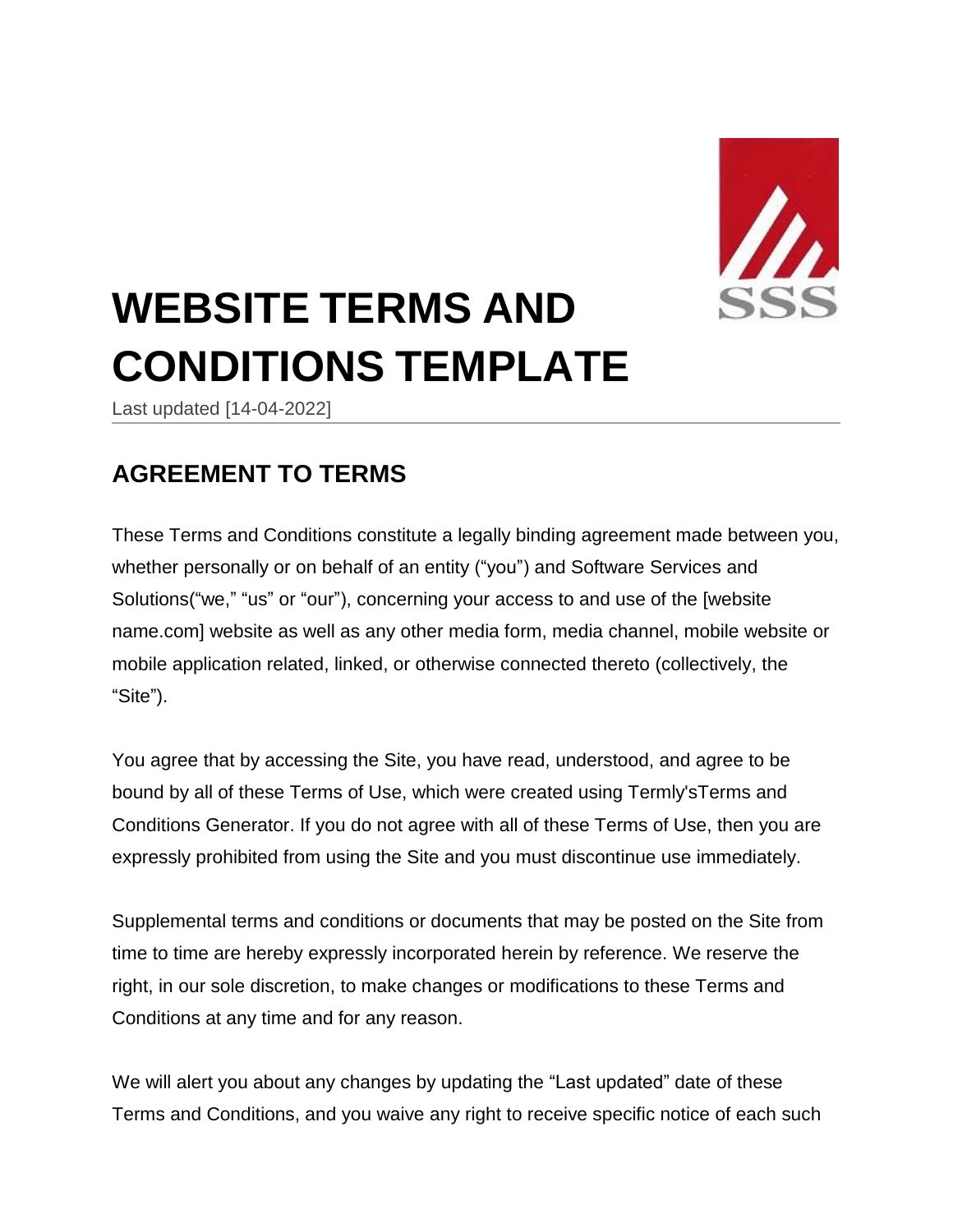change.

It is your responsibility to periodically review these Terms and Conditions to stay informed of updates. You will be subject to, and will be deemed to have been made aware of and to have accepted, the changes in any revised Terms and Conditions by your continued use of the Site after the date such revised Terms and Conditions are posted.

The information provided on the Site is not intended for distribution to or use by any person or entity in any jurisdiction or country where such distribution or use would be contrary to law or regulation or which would subject us to any registration requirement within such jurisdiction or country.

Accordingly, those persons who choose to access the Site from other locations do so on their own initiative and are solely responsible for compliance with local laws, if and to the extent local laws are applicable.

These terms and conditions were created by Termly'sTerms and [Conditions](https://termly.io/products/terms-and-conditions-generator/) Generator.

Option 1: The Site is intended for users who are at least 18 years old. Persons under the age of 18 are not permitted to register for the Site.

Option 2: [The Site is intended for users who are at least 13 years of age.] All users who are minors in the jurisdiction in which they reside (generally under the age of 18) must have the permission of, and be directly supervised by, their parent or guardian to use the Site. If you are a minor, you must have your parent or guardian read and agree to these Terms and Conditions prior to you using the Site.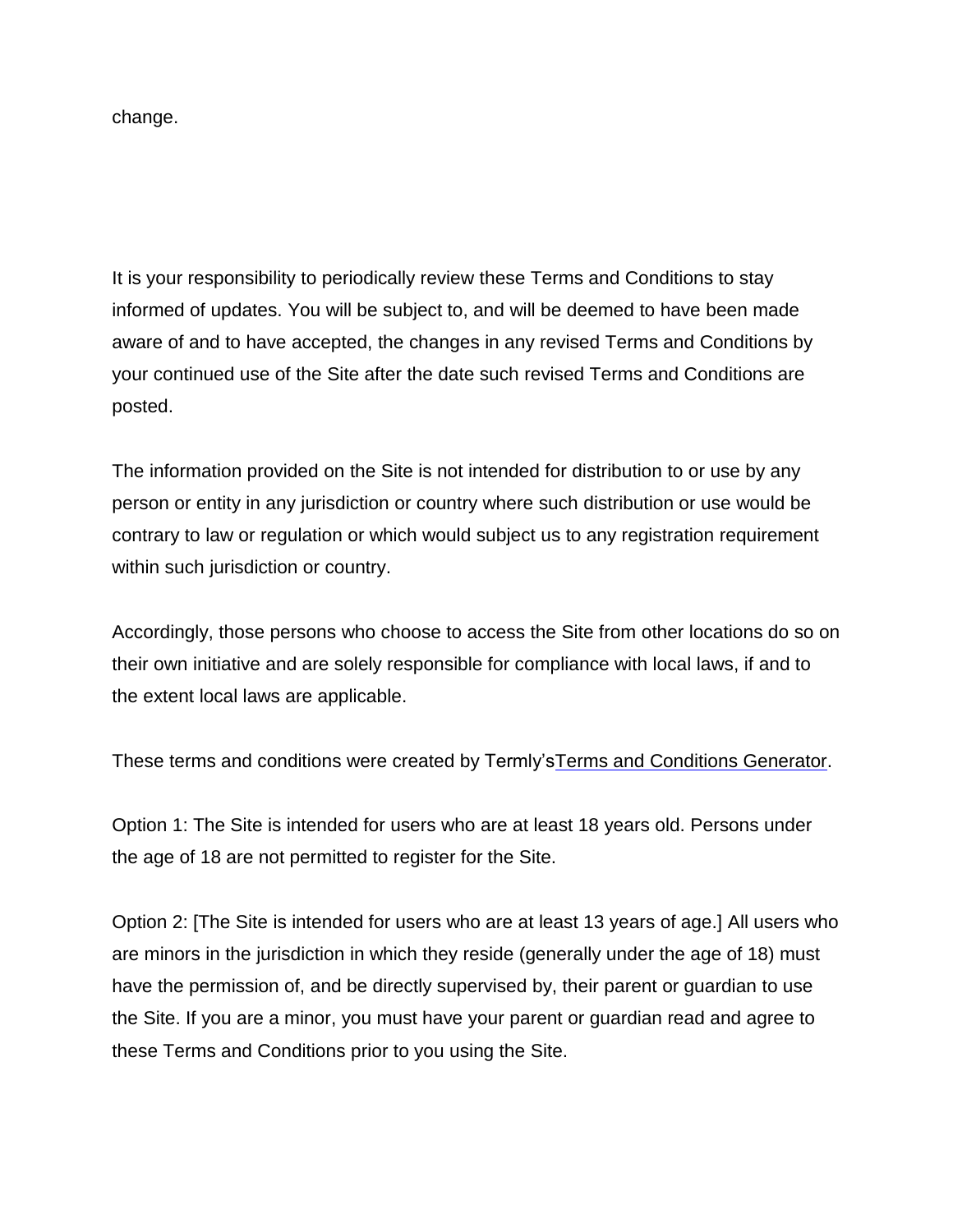# **INTELLECTUAL PROPERTY RIGHTS**

Unless otherwise indicated, the Site is our proprietary property and all source code, databases, functionality, software, website designs, audio, video, text, photographs, and graphics on the Site (collectively, the "Content") and the trademarks, service marks, and logos contained therein (the "Marks") are owned or controlled by us or licensed to us, and are protected by copyright and trademark laws and various other intellectual property rights and unfair competition laws of the United States, foreign jurisdictions, and international conventions.

The Content and the Marks are provided on the Site "AS IS" for your information and personal use only. Except as expressly provided in these Terms and Conditions, no part of the Site and no Content or Marks may be copied, reproduced, aggregated, republished, uploaded, posted, publicly displayed, encoded, translated, transmitted, distributed, sold, licensed, or otherwise exploited for any commercial purpose whatsoever, without our express prior written permission.

Provided that you are eligible to use the Site, you are granted a limited license to access and use the Site and to download or print a copy of any portion of the Content to which you have properly gained access solely for your personal, non-commercial use. We reserve all rights not expressly granted to you in and to the Site, the Content and the Marks.

# **USER REPRESENTATIONS**

By using the Site, you represent and warrant that:

[(1) all registration information you submit will be true, accurate, current, and complete;(2) you will maintain the accuracy of such information and promptly update such registration information as necessary;]

(3) you have the legal capacity and you agree to comply with these Terms and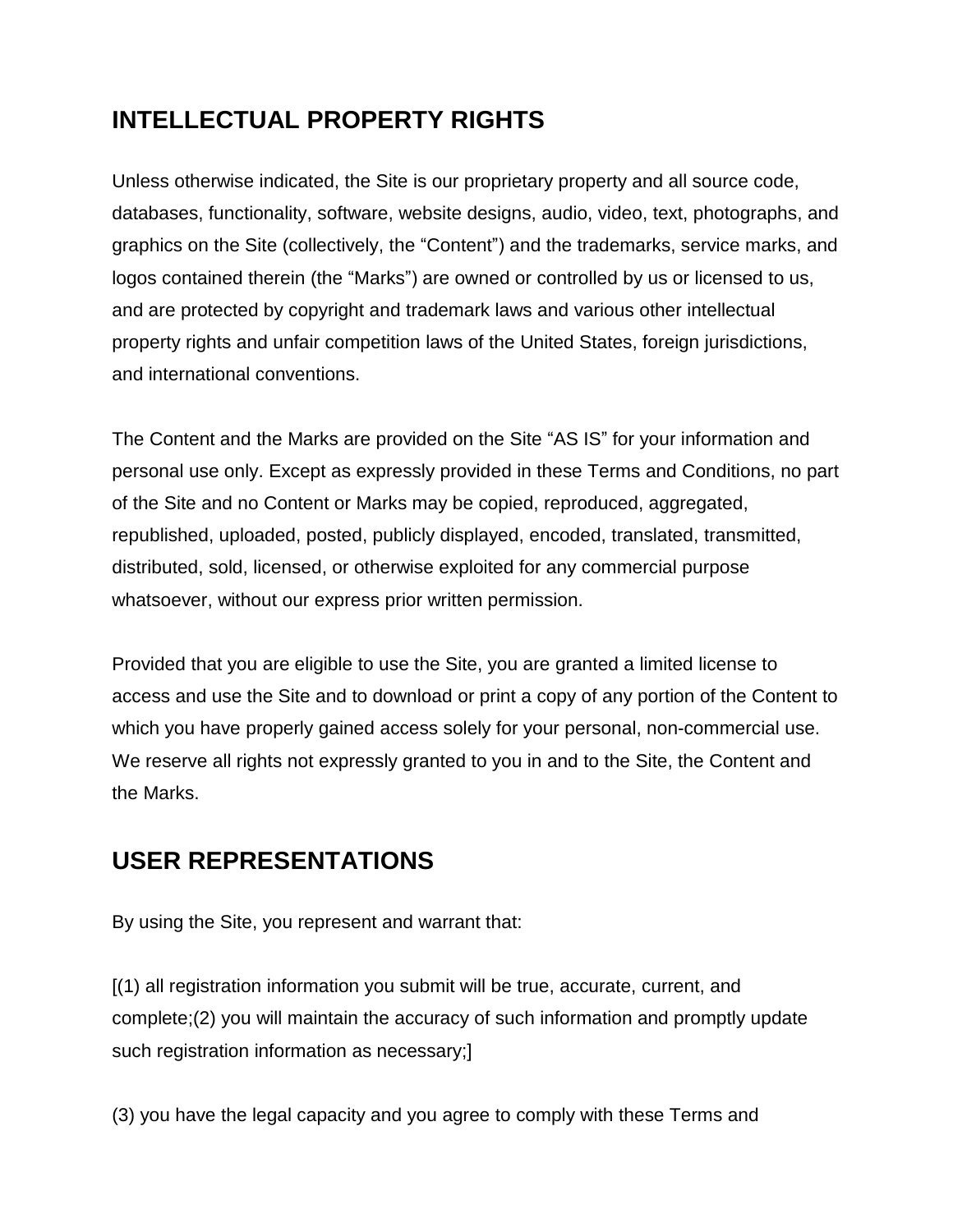Conditions;

 $[(4)$  you are not under the age of 13;

(5) not a minor in the jurisdiction in which you reside[, or if a minor, you have received parental permission to use the Site];

(6) you will not access the Site through automated or non-human means, whether through a bot, script, or otherwise;

(7) you will not use the Site for any illegal or unauthorized purpose;

(8) your use of the Site will not violate any applicable law or regulation.

If you provide any information that is untrue, inaccurate, not current, or incomplete, we have the right to suspend or terminate your account and refuse any and all current or future use of the Site (or any portion thereof).

# **USER REGISTRATION**

You may be required to register with the Site. You agree to keep your password confidential and will be responsible for all use of your account and password. We reserve the right to remove, reclaim, or change a username you select if we determine, in our sole discretion, that such username is inappropriate, obscene, or otherwise objectionable.

# **PROHIBITED ACTIVITIES**

You may not access or use the Site for any purpose other than that for which we make the Site available. The Site may not be used in connection with any commercial endeavors except those that are specifically endorsed or approved by us.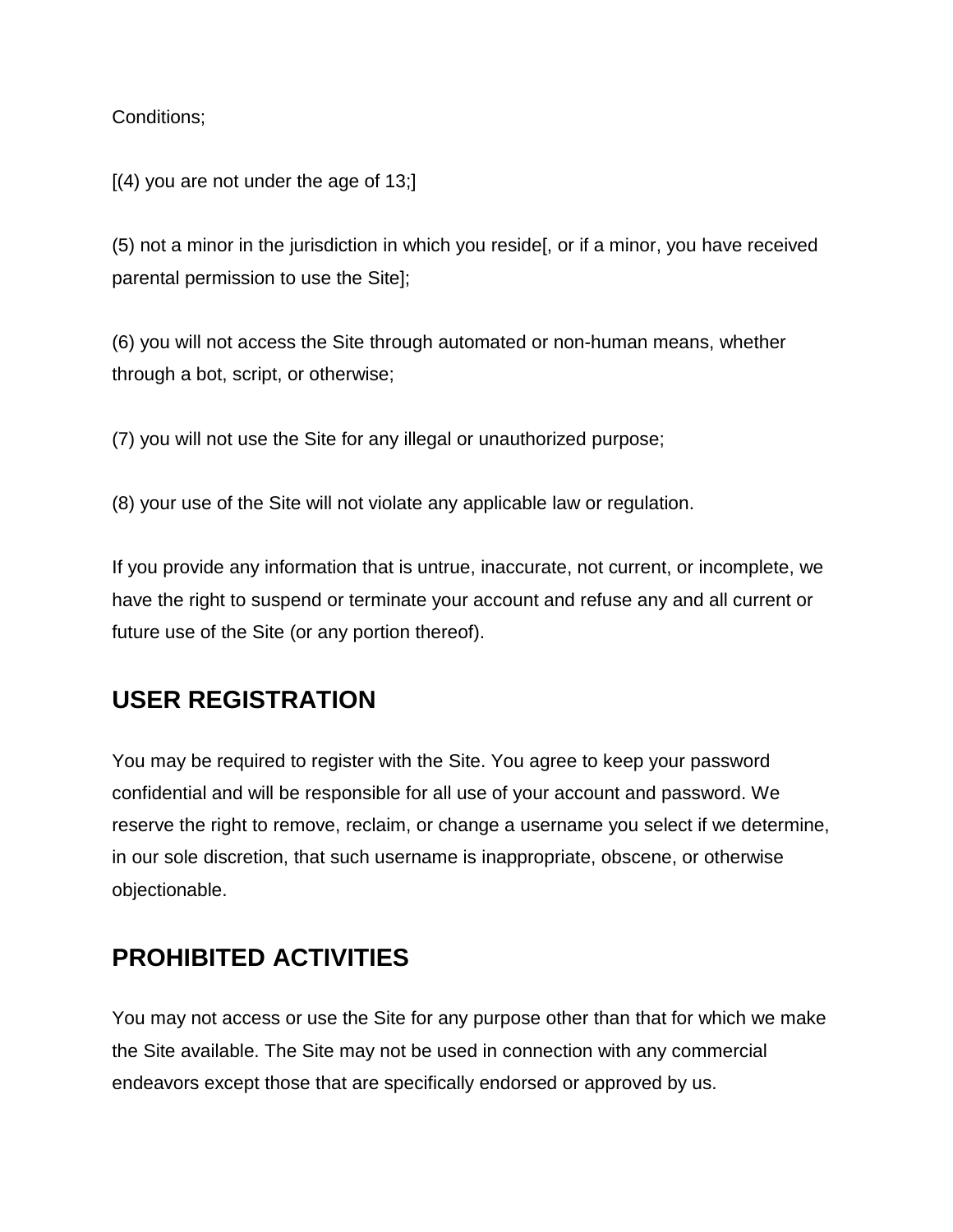As a user of the Site, you agree not to:

- 1. systematically retrieve data or other content from the Site to create or compile, directly or indirectly, a collection, compilation, database, or directory without written permission from us.
- 2. make any unauthorized use of the Site, including collecting usernames and/or email addresses of users by electronic or other means for the purpose of sending unsolicited email, or creating user accounts by automated means or under false pretenses.
- 3. use a buying agent or purchasing agent to make purchases on the Site.
- 4. use the Site to advertise or offer to sell goods and services.
- 5. circumvent, disable, or otherwise interfere with security-related features of the Site, including features that prevent or restrict the use or copying of any Content or enforce limitations on the use of the Site and/or the Content contained therein.
- 6. engage in unauthorized framing of or linking to the Site.
- 7. trick, defraud, or mislead us and other users, especially in any attempt to learn sensitive account information such as user passwords;
- 8. make improper use of our support services or submit false reports of abuse or misconduct.
- 9. engage in any automated use of the system, such as using scripts to send comments or messages, or using any data mining, robots, or similar data gathering and extraction tools.
- 10. interfere with, disrupt, or create an undue burden on the Site or the networks or services connected to the Site.
- 11. attempt to impersonate another user or person or use the username of another user.
- 12. sell or otherwise transfer your profile.
- 13. use any information obtained from the Site in order to harass, abuse, or harm another person.
- 14. use the Site as part of any effort to compete with us or otherwise use the Site and/or the Content for any revenue-generating endeavor or commercial enterprise.
- 15. decipher, decompile, disassemble, or reverse engineer any of the software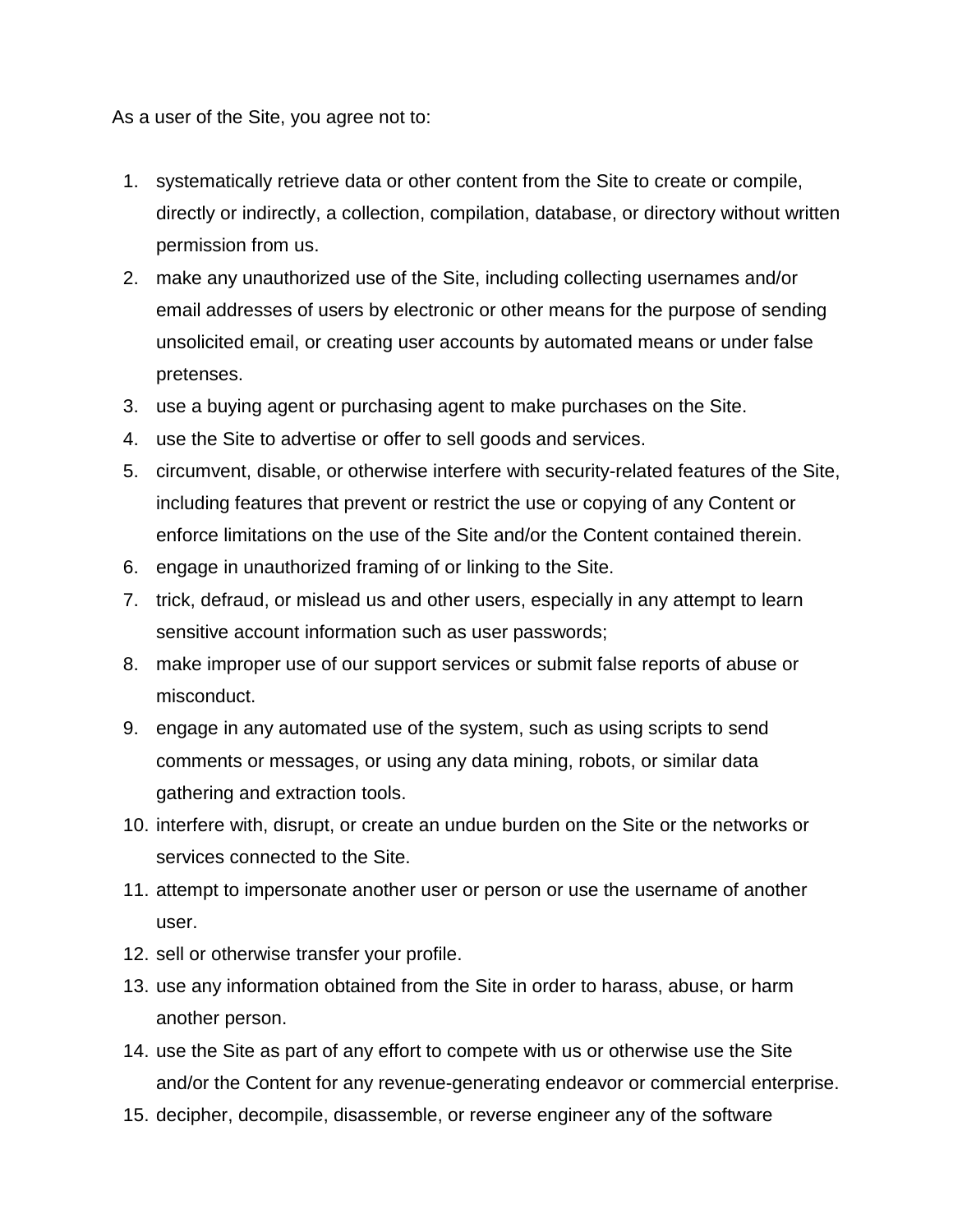comprising or in any way making up a part of the Site.

- 16. attempt to bypass any measures of the Site designed to prevent or restrict access to the Site, or any portion of the Site.
- 17. harass, annoy, intimidate, or threaten any of our employees or agents engaged in providing any portion of the Site to you.
- 18. delete the copyright or other proprietary rights notice from any Content.
- 19. copy or adapt the Site's software, including but not limited to Flash, PHP, HTML, JavaScript, or other code.
- 20. upload or transmit (or attempt to upload or to transmit) viruses, Trojan horses, or other material, including excessive use of capital letters and spamming (continuous posting of repetitive text), that interferes with any party's uninterrupted use and enjoyment of the Site or modifies, impairs, disrupts, alters, or interferes with the use, features, functions, operation, or maintenance of the Site.
- 21. upload or transmit (or attempt to upload or to transmit) any material that acts as a passive or active information collection or transmission mechanism, including without limitation, clear graphics interchange formats ("gifs"), 1×1 pixels, web bugs, cookies, or other similar devices (sometimes referred to as "spyware" or "passive collection mechanisms" or "pcms").
- 22. except as may be the result of standard search engine or Internet browser usage, use, launch, develop, or distribute any automated system, including without limitation, any spider, robot, cheat utility, scraper, or offline reader that accesses the Site, or using or launching any unauthorized script or other software.
- 23. disparage, tarnish, or otherwise harm, in our opinion, us and/or the Site.
- 24. use the Site in a manner inconsistent with any applicable laws or regulations.
- 25. [other]

# **USER GENERATED CONTRIBUTIONS**

The Site may invite you to chat, contribute to, or participate in blogs, message boards, online forums, and other functionality, and may provide you with the opportunity to create, submit, post, display, transmit, perform, publish, distribute, or broadcast content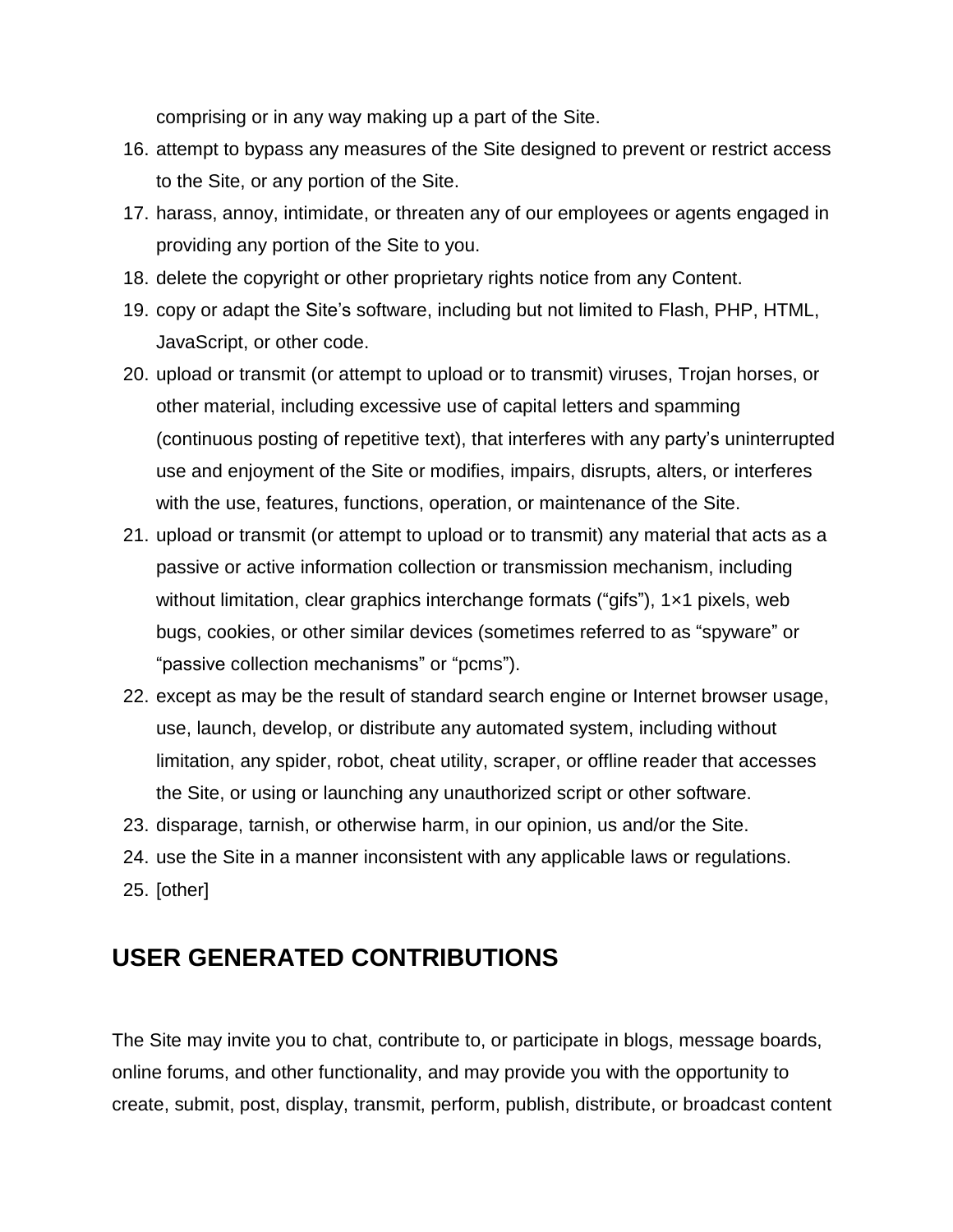and materials to us or on the Site, including but not limited to text, writings, video, audio, photographs, graphics, comments, suggestions, or personal information or other material (collectively, "Contributions").

Contributions may be viewable by other users of the Site and through third-party websites. As such, any Contributions you transmit may be treated as non-confidential and non-proprietary. When you create or make available any Contributions, you thereby represent and warrant that:

- 1. the creation, distribution, transmission, public display, or performance, and the accessing, downloading, or copying of your Contributions do not and will not infringe the proprietary rights, including but not limited to the copyright, patent, trademark, trade secret, or moral rights of any third party.
- 2. you are the creator and owner of or have the necessary licenses, rights, consents, releases, and permissions to use and to authorize us, the Site, and other users of the Site to use your Contributions in any manner contemplated by the Site and these Terms and Conditions.
- 3. you have the written consent, release, and/or permission of each and every identifiable individual person in your Contributions to use the name or likeness of each and every such identifiable individual person to enable inclusion and use of your Contributions in any manner contemplated by the Site and these Terms and Conditions.
- 4. your Contributions are not false, inaccurate, or misleading.
- 5. your Contributions are not unsolicited or unauthorized advertising, promotional materials, pyramid schemes, chain letters, spam, mass mailings, or other forms of solicitation.
- 6. your Contributions are not obscene, lewd, lascivious, filthy, violent, harassing, libelous, slanderous, or otherwise objectionable (as determined by us).
- 7. your Contributions do not ridicule, mock, disparage, intimidate, or abuse anyone.
- 8. your Contributions do not advocate the violent overthrow of any government or incite, encourage, or threaten physical harm against another.
- 9. your Contributions do not violate any applicable law, regulation, or rule.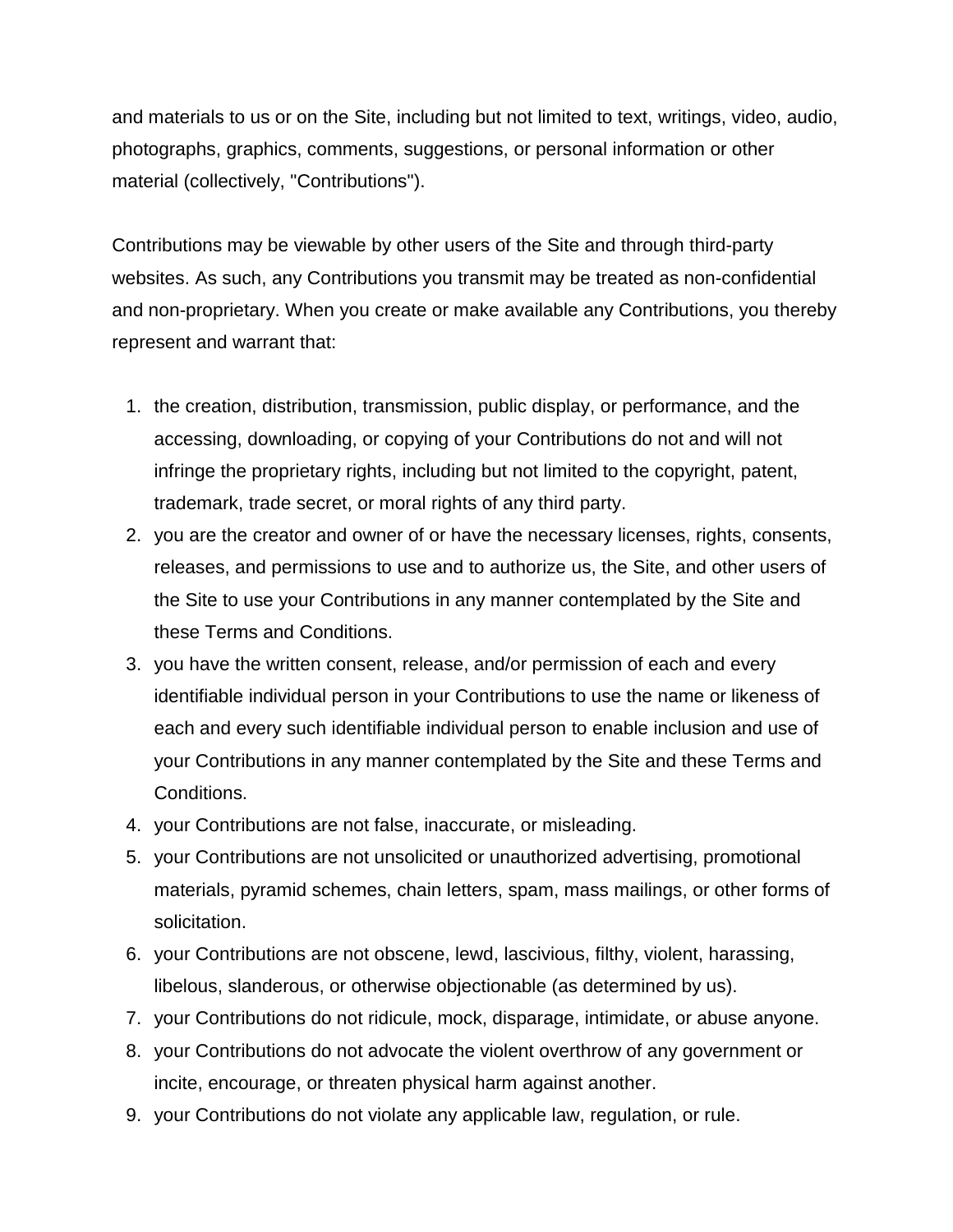- 10.your Contributions do not violate the privacy or publicity rights of any third party.
- 11.your Contributions do not contain any material that solicits personal information from anyone under the age of 18 or exploits people under the age of 18 in a sexual or violent manner.
- 12.your Contributions do not violate any federal or state law concerning child pornography, or otherwise intended to protect the health or well-being of minors;
- 13.your Contributions do not include any offensive comments that are connected to race, national origin, gender, sexual preference, or physical handicap.
- 14.your Contributions do not otherwise violate, or link to material that violates, any provision of these Terms and Conditions, or any applicable law or regulation.

Any use of the Site in violation of the foregoing violates these Terms and Conditions and may result in, among other things, termination or suspension of your rights to use the Site.

### **CONTRIBUTION LICENSE**

By posting your Contributions to any part of the Site [or making Contributions accessible to the Site by linking your account from the Site to any of your social networking accounts], you automatically grant, and you represent and warrant that you have the right to grant, to us an unrestricted, unlimited, irrevocable, perpetual, non-exclusive, transferable, royalty-free, fully-paid, worldwide right, and license to host, use, copy, reproduce, disclose, sell, resell, publish, broadcast, retitle, archive, store, cache, publicly perform, publicly display, reformat, translate, transmit, excerpt (in whole or in part), and distribute such Contributions (including, without limitation, your image and voice) for any purpose, commercial, advertising, or otherwise, and to prepare derivative works of, or incorporate into other works, such Contributions, and grant and authorize sublicenses of the foregoing. The use and distribution may occur in any media formats and through any media channels.

This license will apply to any form, media, or technology now known or hereafter developed, and includes our use of your name, company name, and franchise name, as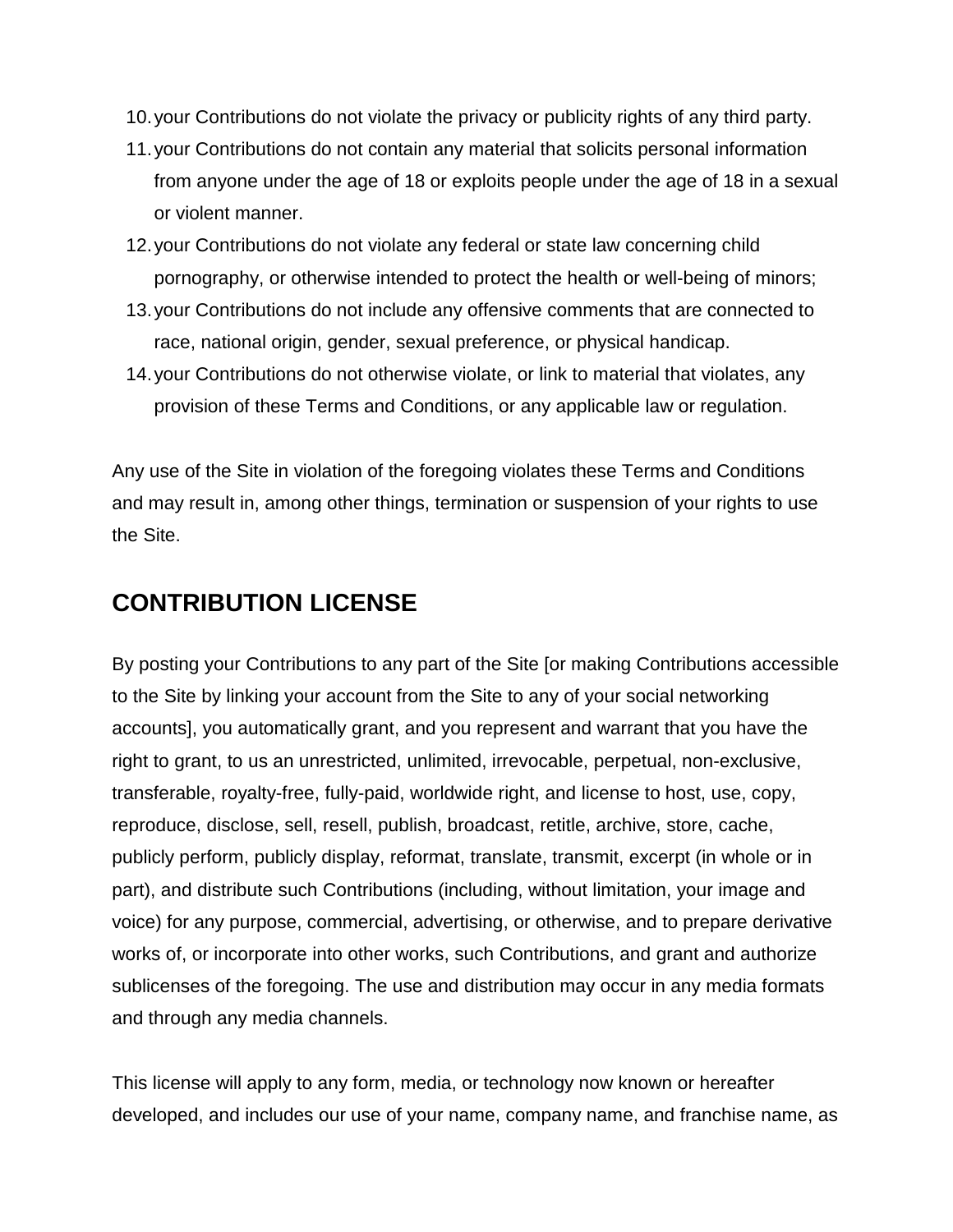applicable, and any of the trademarks, service marks, trade names, logos, and personal and commercial images you provide. You waive all moral rights in your Contributions, and you warrant that moral rights have not otherwise been asserted in your Contributions.

We do not assert any ownership over your Contributions. You retain full ownership of all of your Contributions and any intellectual property rights or other proprietary rights associated with your Contributions. We are not liable for any statements or representations in your Contributions provided by you in any area on the Site.

You are solely responsible for your Contributions to the Site and you expressly agree to exonerate us from any and all responsibility and to refrain from any legal action against us regarding your Contributions.

We have the right, in our sole and absolute discretion, (1) to edit, redact, or otherwise change any Contributions; (2) to re-categorize any Contributions to place them in more appropriate locations on the Site; and (3) to pre-screen or delete any Contributions at any time and for any reason, without notice. We have no obligation to monitor your Contributions.

# **GUIDELINES FOR REVIEWS**

We may provide you areas on the Site to leave reviews or ratings. When posting a review, you must comply with the following criteria:

(1) you should have firsthand experience with the person/entity being reviewed;

(2) your reviews should not contain offensive profanity, or abusive, racist, offensive, or hate language;

(3) your reviews should not contain discriminatory references based on religion, race, gender, national origin, age, marital status, sexual orientation, or disability;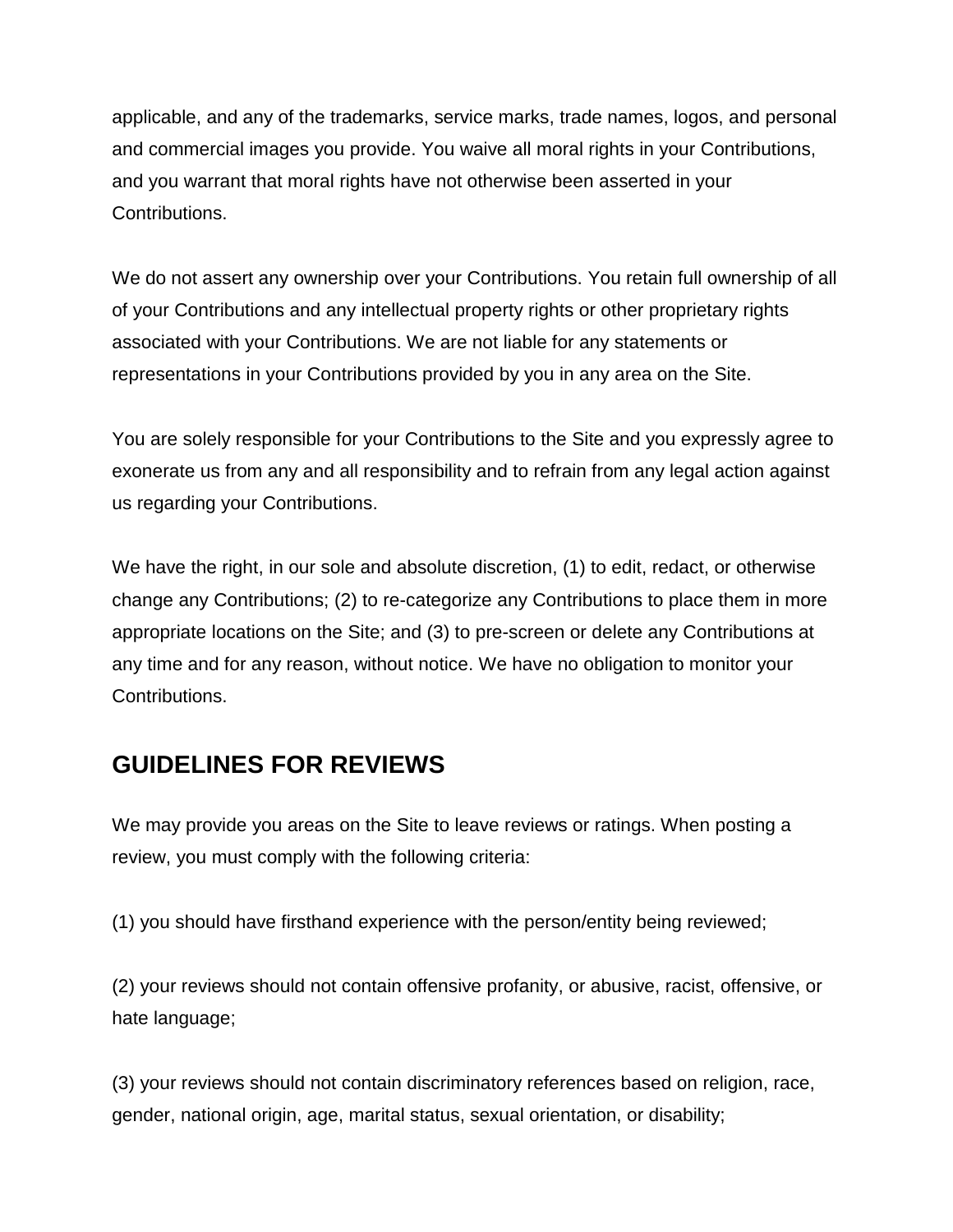(4) your reviews should not contain references to illegal activity;

(5) you should not be affiliated with competitors if posting negative reviews;

(6) you should not make any conclusions as to the legality of conduct;

(7) you may not post any false or misleading statements;

(8) you may not organize a campaign encouraging others to post reviews, whether positive or negative.

We may accept, reject, or remove reviews in our sole discretion. We have absolutely no obligation to screen reviews or to delete reviews, even if anyone considers reviews objectionable or inaccurate. Reviews are not endorsed by us, and do not necessarily represent our opinions or the views of any of our affiliates or partners.

We do not assume liability for any review or for any claims, liabilities, or losses resulting from any review. By posting a review, you hereby grant to us a perpetual, nonexclusive, worldwide, royalty-free, fully-paid, assignable, and sublicensable right and license to reproduce, modify, translate, transmit by any means, display, perform, and/or distribute all content relating to reviews.

# **MOBILE APPLICATION LICENSE**

#### **Use License**

If you access the Site via a mobile application, then we grant you a revocable, nonexclusive, non-transferable, limited right to install and use the mobile application on wireless electronic devices owned or controlled by you, and to access and use the mobile application on such devices strictly in accordance with the terms and conditions of this mobile application license contained in these Terms and Conditions.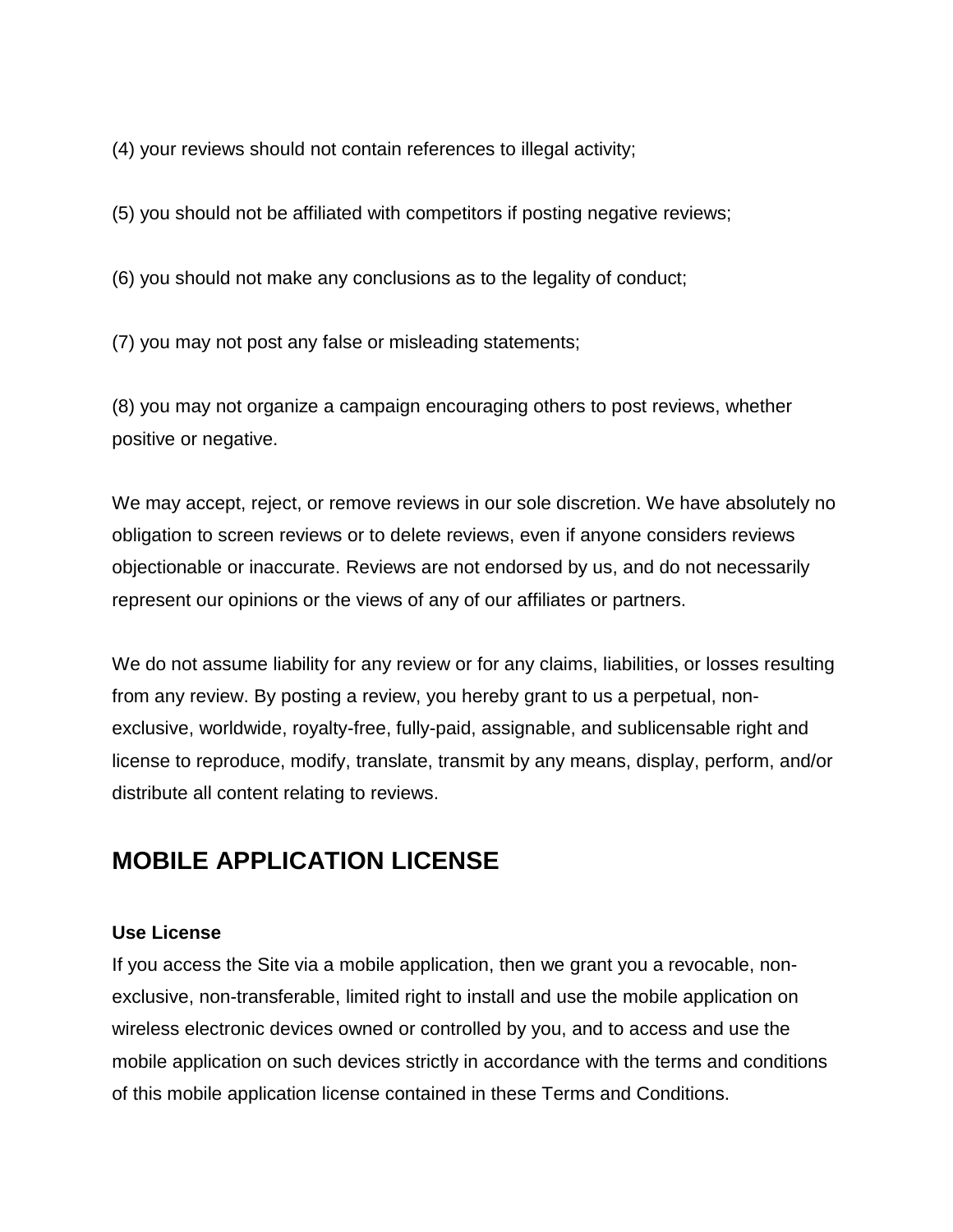You shall not:

(1) decompile, reverse engineer, disassemble, attempt to derive the source code of, or decrypt the application;

(2) make any modification, adaptation, improvement, enhancement, translation, or derivative work from the application;

(3) violate any applicable laws, rules, or regulations in connection with your access or use of the application;

(4) remove, alter, or obscure any proprietary notice (including any notice of copyright or trademark) posted by us or the licensors of the application;

(5) use the application for any revenue generating endeavor, commercial enterprise, or other purpose for which it is not designed or intended;

(6) make the application available over a network or other environment permitting access or use by multiple devices or users at the same time;

(7) use the application for creating a product, service, or software that is, directly or indirectly, competitive with or in any way a substitute for the application;

(8) use the application to send automated queries to any website or to send any unsolicited commercial e-mail;

(9) use any proprietary information or any of our interfaces or our other intellectual property in the design, development, manufacture, licensing, or distribution of any applications, accessories, or devices for use with the application.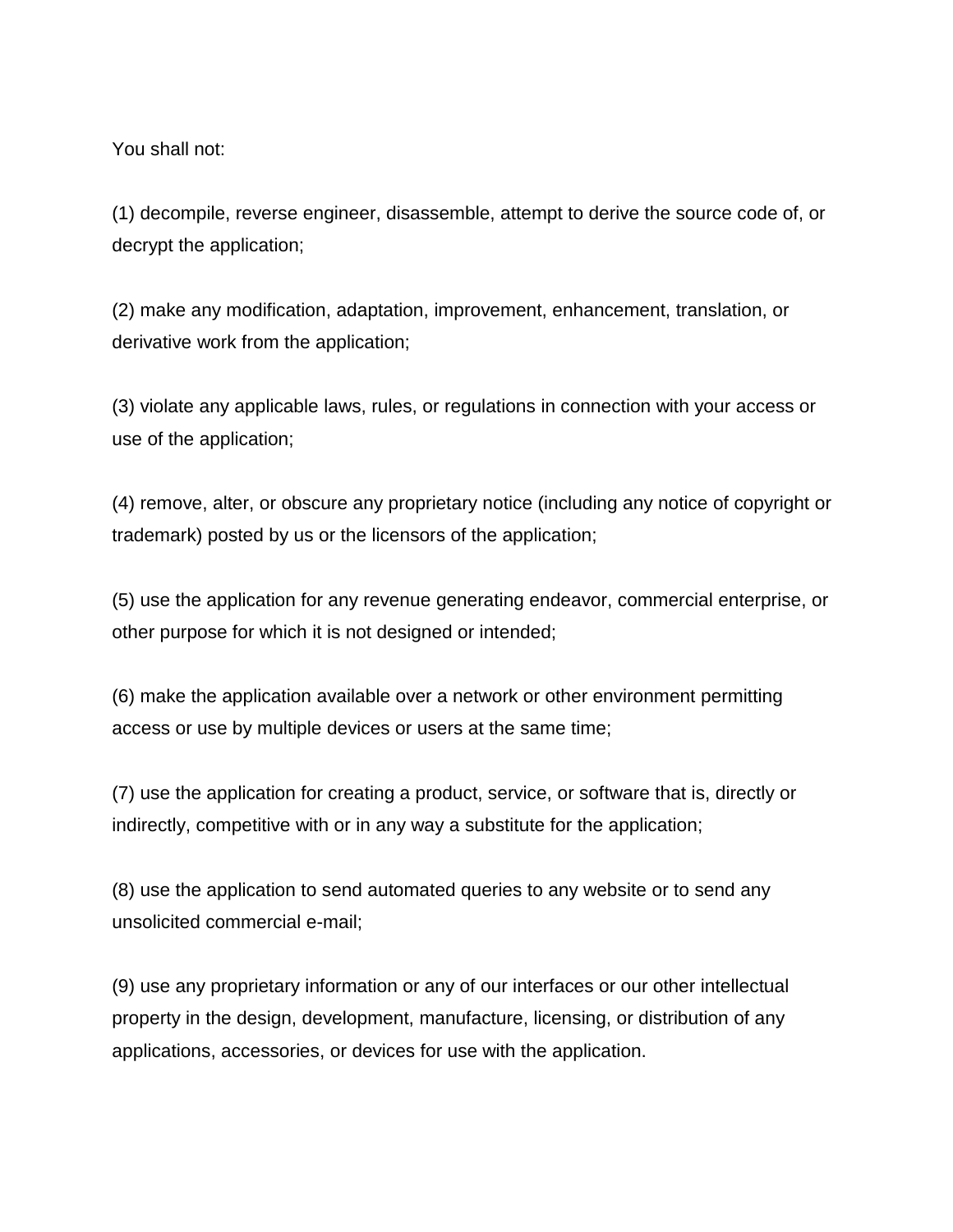### **Apple and Android Devices**

The following terms apply when you use a mobile application obtained from either the Apple Store or Google Play (each an "App Distributor") to access the Site:

(1) the license granted to you for our mobile application is limited to a non-transferable license to use the application on a device that utilizes the Apple iOS or Android operating systems, as applicable, and in accordance with the usage rules set forth in the applicable App Distributor's terms of service;

(2) we are responsible for providing any maintenance and support services with respect to the mobile application as specified in the terms and conditions of this mobile application license contained in these Terms and Conditions or as otherwise required under applicable law, and you acknowledge that each App Distributor has no obligation whatsoever to furnish any maintenance and support services with respect to the mobile application;

(3) in the event of any failure of the mobile application to conform to any applicable warranty, you may notify the applicable App Distributor, and the App Distributor, in accordance with its terms and policies, may refund the purchase price, if any, paid for the mobile application, and to the maximum extent permitted by applicable law, the App Distributor will have no other warranty obligation whatsoever with respect to the mobile application;

(4) you represent and warrant that (i) you are not located in a country that is subject to a U.S. government embargo, or that has been designated by the U.S. government as a "terrorist supporting" country and (ii) you are not listed on any U.S. government list of prohibited or restricted parties;

(5) you must comply with applicable third-party terms of agreement when using the mobile application, e.g., if you have a VoIP application, then you must not be in violation of their wireless data service agreement when using the mobile application;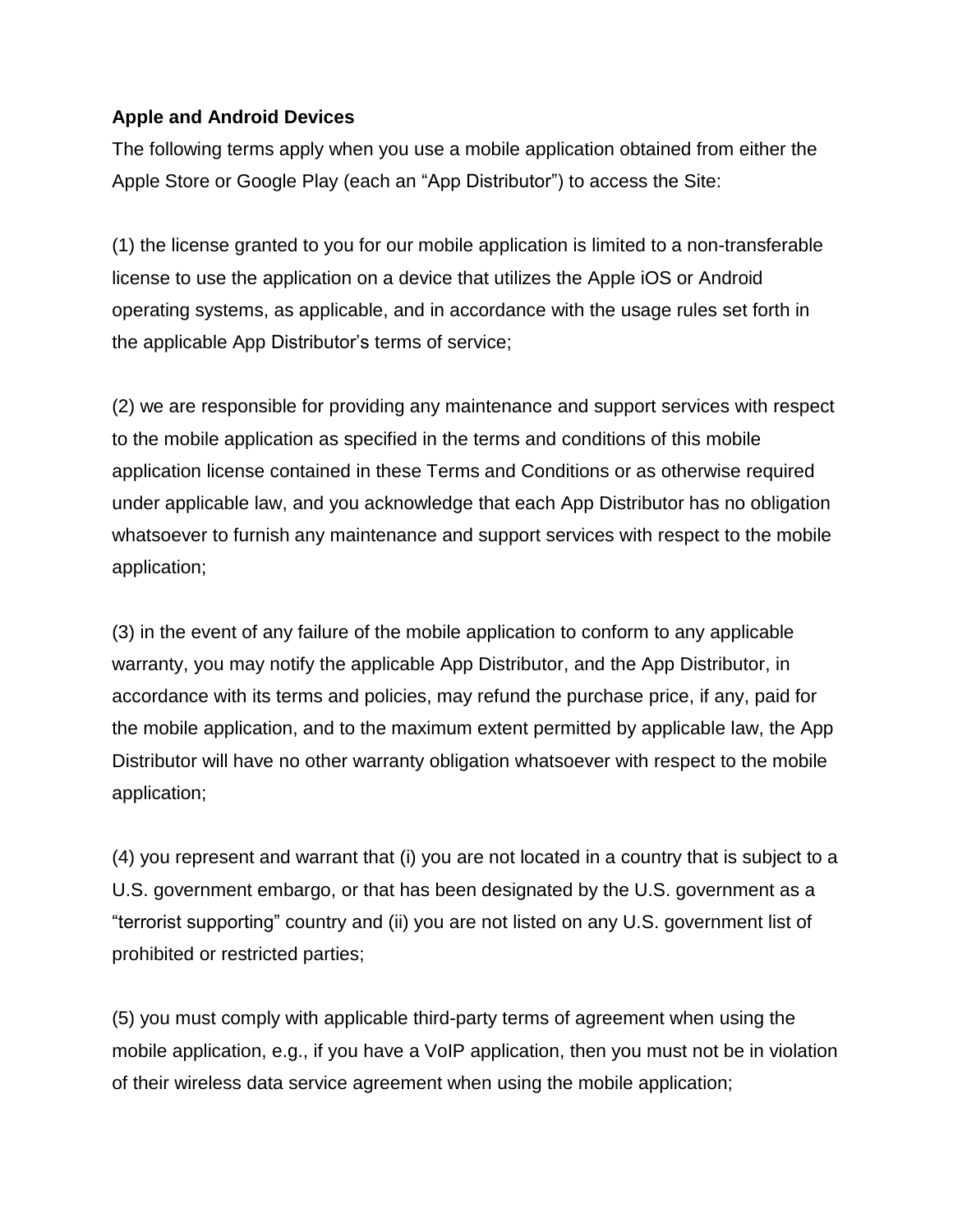6) you acknowledge and agree that the App Distributors are third-party beneficiaries of the terms and conditions in this mobile application license contained in these Terms and Conditions, and that each App Distributor will have the right (and will be deemed to have accepted the right) to enforce the terms and conditions in this mobile application license contained in these Terms and Conditions against you as a third-party beneficiary thereof.

# **SOCIAL MEDIA**

As part of the functionality of the Site, you may link your account with online accounts you have with third-party service providers (each such account, a "Third-Party Account") by either: (1) providing your Third-Party Account login information through the Site; or (2) allowing us to access your Third-Party Account, as is permitted under the applicable terms and conditions that govern your use of each Third-Party Account.

You represent and warrant that you are entitled to disclose your Third-Party Account login information to us and/or grant us access to your Third-Party Account, without breach by you of any of the terms and conditions that govern your use of the applicable Third-Party Account, and without obligating us to pay any fees or making us subject to any usage limitations imposed by the third-party service provider of the Third-Party Account.

By granting us access to any Third-Party Accounts, you understand that (1) we may access, make available, and store (if applicable) any content that you have provided to and stored in your Third-Party Account (the "Social Network Content") so that it is available on and through the Site via your account, including without limitation any friend lists and (2) we may submit to and receive from your Third-Party Account additional information to the extent you are notified when you link your account with the Third-Party Account.

Depending on the Third-Party Accounts you choose and subject to the privacy settings that you have set in such Third-Party Accounts, personally identifiable information that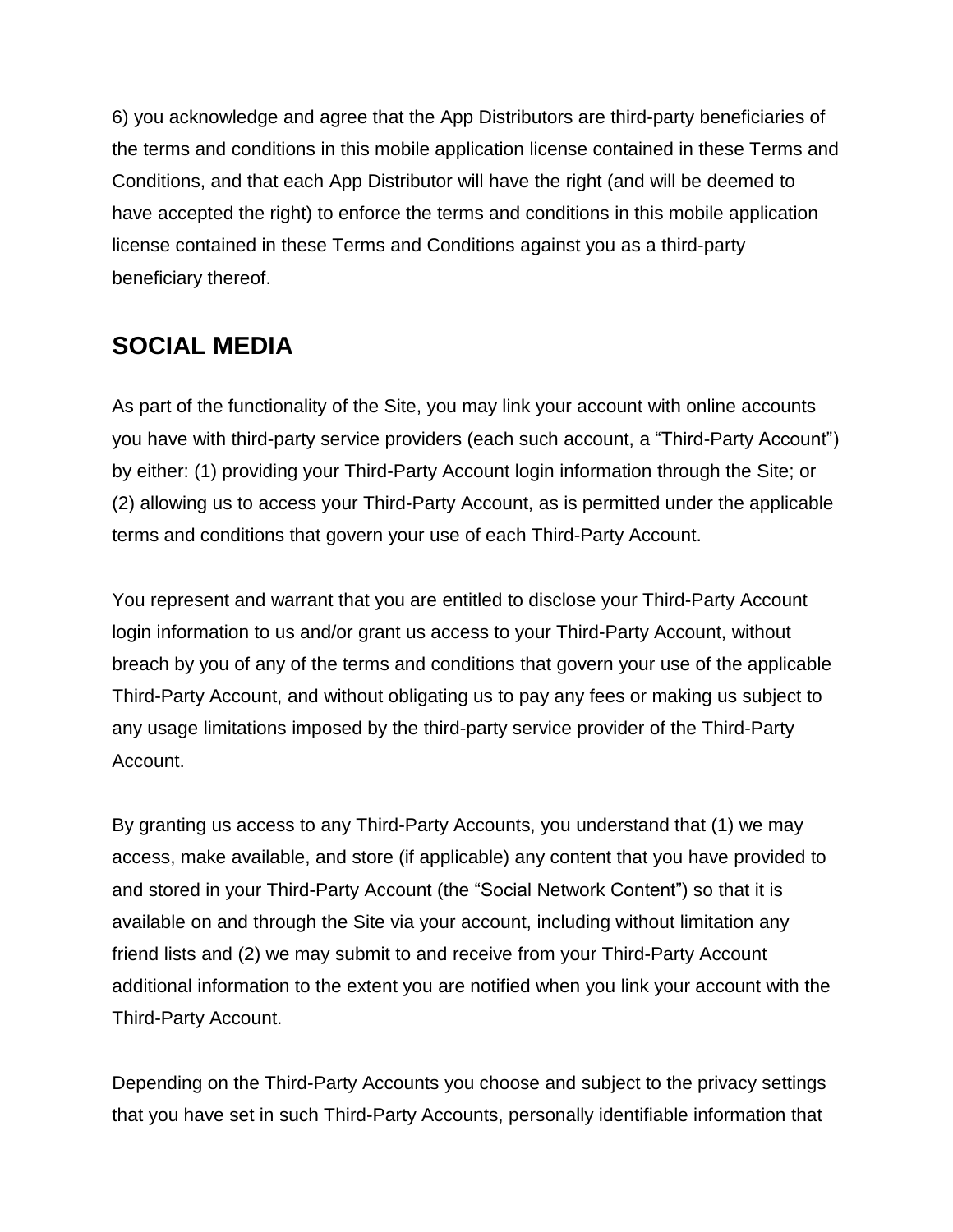you post to your Third-Party Accounts may be available on and through your account on the Site.

Please note that if a Third-Party Account or associated service becomes unavailable or our access to such Third-Party Account is terminated by the third-party service provider, then Social Network Content may no longer be available on and through the Site. You will have the ability to disable the connection between your account on the Site and your Third-Party Accounts at any time.

# PLEASE NOTE THAT YOUR RELATIONSHIP WITH THE THIRD-PARTY SERVICE PROVIDERS ASSOCIATED WITH YOUR THIRD-PARTY ACCOUNTS IS GOVERNED SOLELY BY YOUR AGREEMENT(S) WITH SUCH THIRD-PARTY SERVICE PROVIDERS.

We make no effort to review any Social Network Content for any purpose, including but not limited to, for accuracy, legality, or non-infringement, and we are not responsible for any Social Network Content.

You acknowledge and agree that we may access your email address book associated with a Third-Party Account and your contacts list stored on your mobile device or tablet computer solely for purposes of identifying and informing you of those contacts who have also registered to use the Site.

You can deactivate the connection between the Site and your Third-Party Account by contacting us using the contact information below or through your account settings (if applicable). We will attempt to delete any information stored on our servers that was obtained through such Third-Party Account, except the username and profile picture that become associated with your account.

# **SUBMISSIONS**

You acknowledge and agree that any questions, comments, suggestions, ideas, feedback, or other information regarding the Site ("Submissions") provided by you to us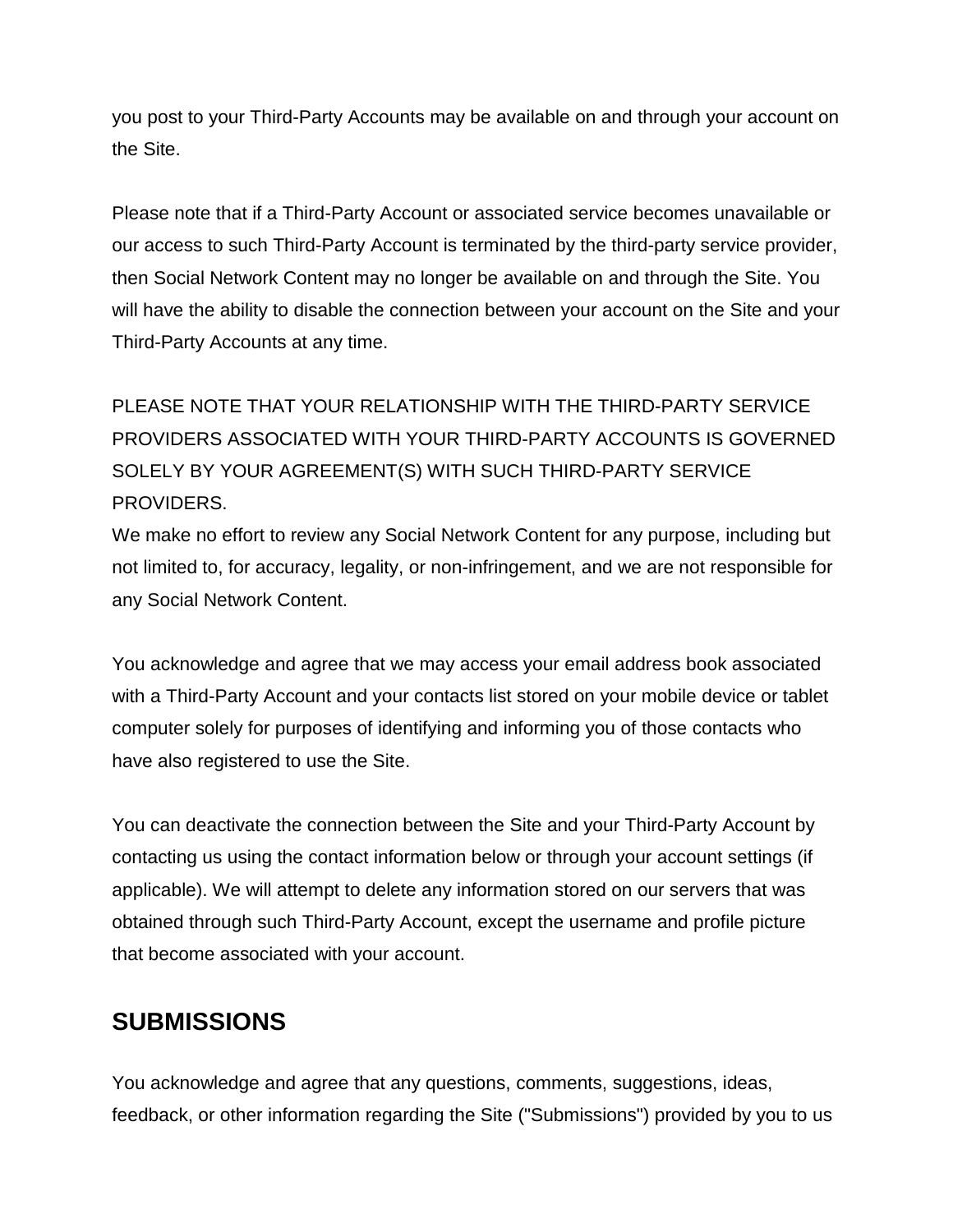are non-confidential and shall become our sole property. We shall own exclusive rights, including all intellectual property rights, and shall be entitled to the unrestricted use and dissemination of these Submissions for any lawful purpose, commercial or otherwise, without acknowledgment or compensation to you.

You hereby waive all moral rights to any such Submissions, and you hereby warrant that any such Submissions are original with you or that you have the right to submit such Submissions. You agree there shall be no recourse against us for any alleged or actual infringement or misappropriation of any proprietary right in your Submissions.

# **THIRD-PARTY WEBSITES AND CONTENT**

The Site may contain (or you may be sent via the Site) links to other websites ("Third-Party Websites") as well as articles, photographs, text, graphics, pictures, designs, music, sound, video, information, applications, software, and other content or items belonging to or originating from third parties ("Third-Party Content").

Such Third-Party Websites and Third-Party Content are not investigated, monitored, or checked for accuracy, appropriateness, or completeness by us, and we are not responsible for any Third-Party Websites accessed through the Site or any Third-Party Content posted on, available through, or installed from the Site, including the content, accuracy, offensiveness, opinions, reliability, privacy practices, or other policies of or contained in the Third-Party Websites or the Third-Party Content.

Inclusion of, linking to, or permitting the use or installation of any Third-Party Websites or any Third-Party Content does not imply approval or endorsement thereof by us. If you decide to leave the Site and access the Third-Party Websites or to use or install any Third-Party Content, you do so at your own risk, and you should be aware these Terms and Conditions no longer govern.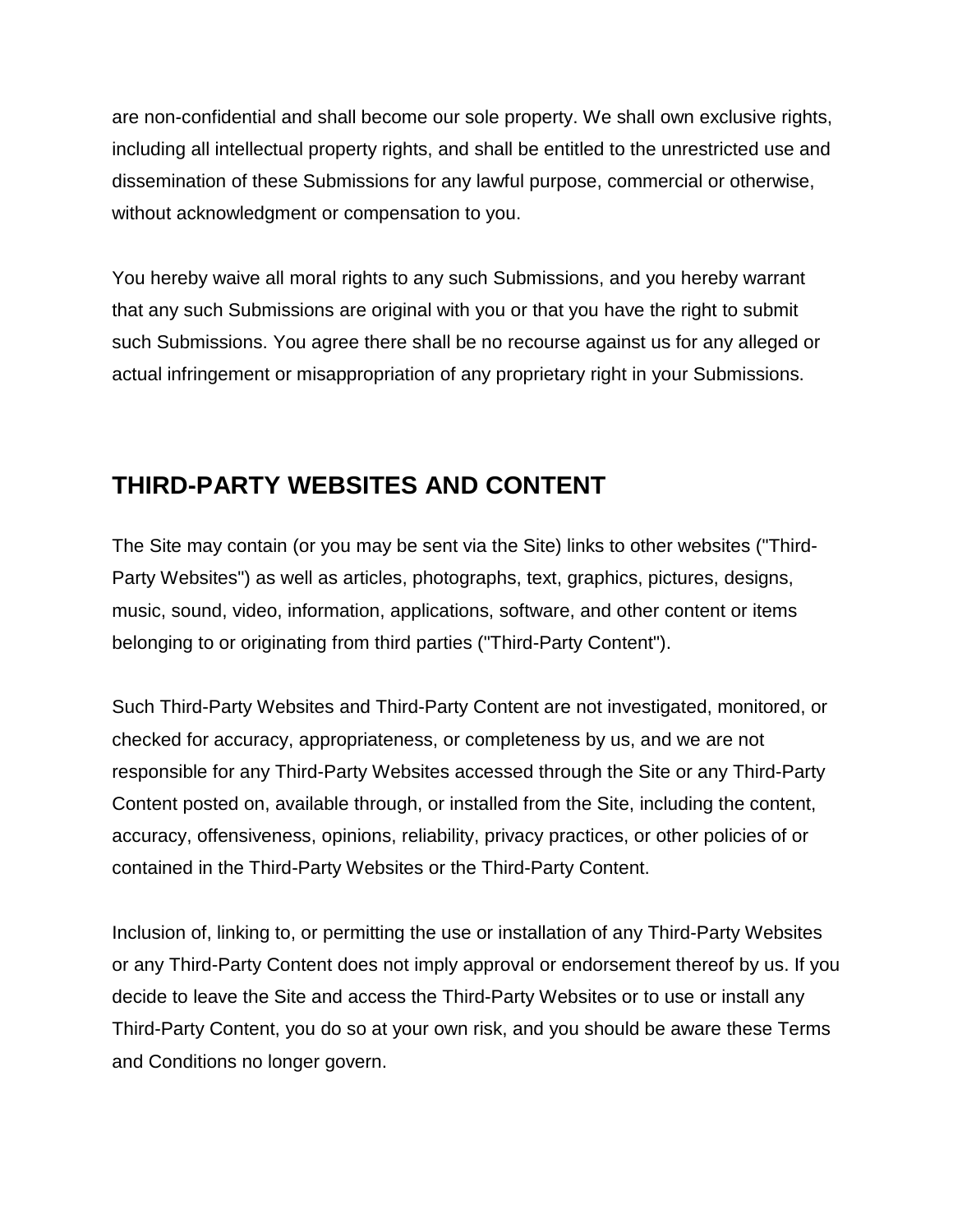You should review the applicable terms and policies, including privacy and data gathering practices, of any website to which you navigate from the Site or relating to any applications you use or install from the Site. Any purchases you make through Third-Party Websites will be through other websites and from other companies, and we take no responsibility whatsoever in relation to such purchases which are exclusively between you and the applicable third party.

You agree and acknowledge that we do not endorse the products or services offered on Third-Party Websites and you shall hold us harmless from any harm caused by your purchase of such products or services. Additionally, you shall hold us harmless from any losses sustained by you or harm caused to you relating to or resulting in any way from any Third-Party Content or any contact with Third-Party Websites.

# **ADVERTISERS**

We allow advertisers to display their advertisements and other information in certain areas of the Site, such as sidebar advertisements or banner advertisements. If you are an advertiser, you shall take full responsibility for any advertisements you place on the Site and any services provided on the Site or products sold through those advertisements.

Further, as an advertiser, you warrant and represent that you possess all rights and authority to place advertisements on the Site, including, but not limited to, intellectual property rights, publicity rights, and contractual rights.

[As an advertiser, you agree that such advertisements are subject to our Digital Millennium Copyright Act ("DMCA") Notice and Policy provisions as described below, and you understand and agree there will be no refund or other compensation for DMCA takedown-related issues.] We simply provide the space to place such advertisements, and we have no other relationship with advertisers.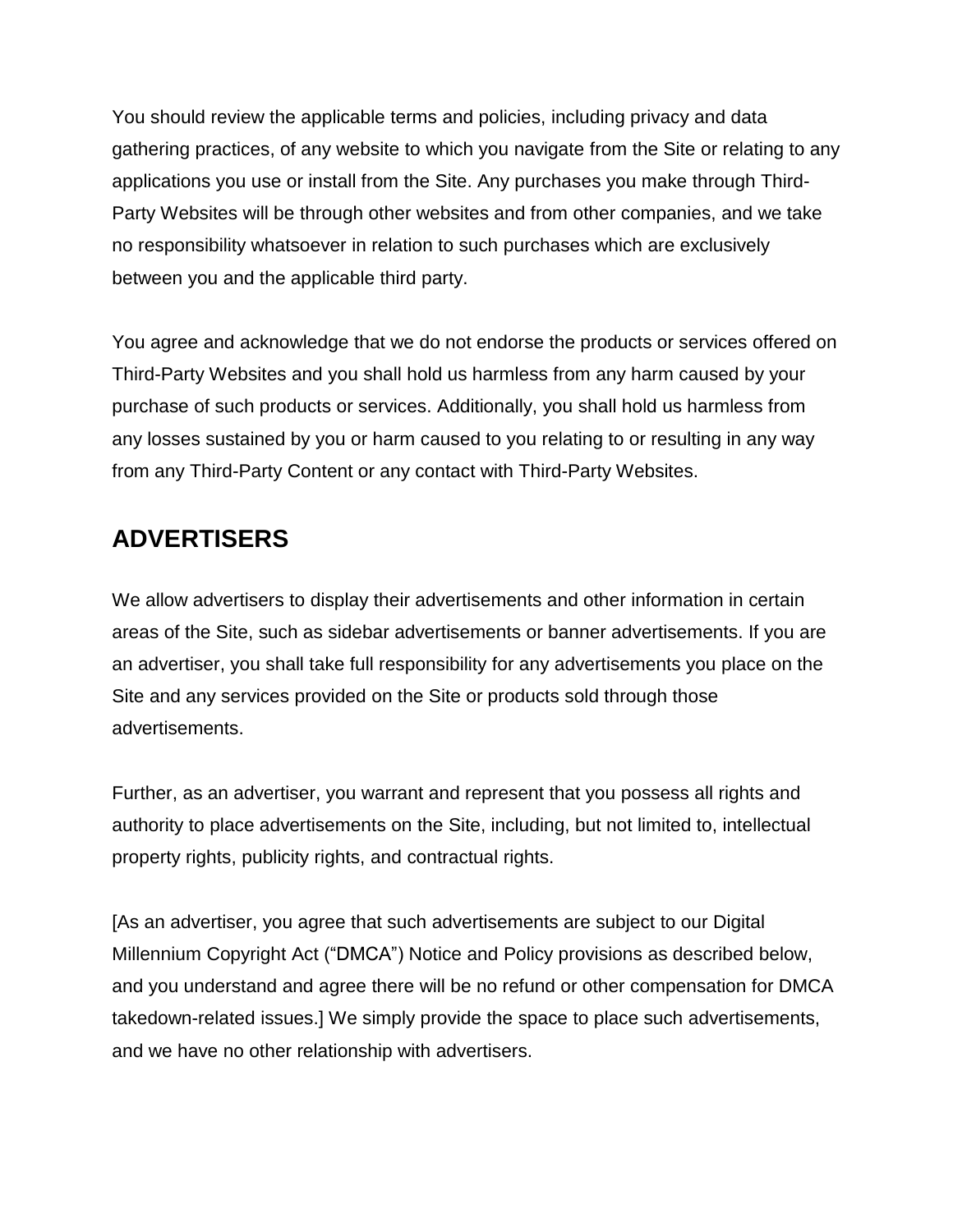# **SITE MANAGEMENT**

We reserve the right, but not the obligation, to:

(1) monitor the Site for violations of these Terms and Conditions;

(2) take appropriate legal action against anyone who, in our sole discretion, violates the law or these Terms and Conditions, including without limitation, reporting such user to law enforcement authorities;

(3) in our sole discretion and without limitation, refuse, restrict access to, limit the availability of, or disable (to the extent technologically feasible) any of your Contributions or any portion thereof;

(4) in our sole discretion and without limitation, notice, or liability, to remove from the Site or otherwise disable all files and content that are excessive in size or are in any way burdensome to our systems;

(5) otherwise manage the Site in a manner designed to protect our rights and property and to facilitate the proper functioning of the Site.

# **PRIVACY POLICY**

We care about data privacy and security. Please review our Privacy Policy [CLICK HERE]/posted on the Site]. By using the Site, you agree to be bound by our Privacy Policy, which is incorporated into these Terms and Conditions. Please be advised the Site is hosted in the United States.

If you access the Site from the European Union, Asia, or any other region of the world with laws or other requirements governing personal data collection, use, or disclosure that differ from applicable laws in the United States, then through your continued use of the Site, you are transferring your data to the United States, and you expressly consent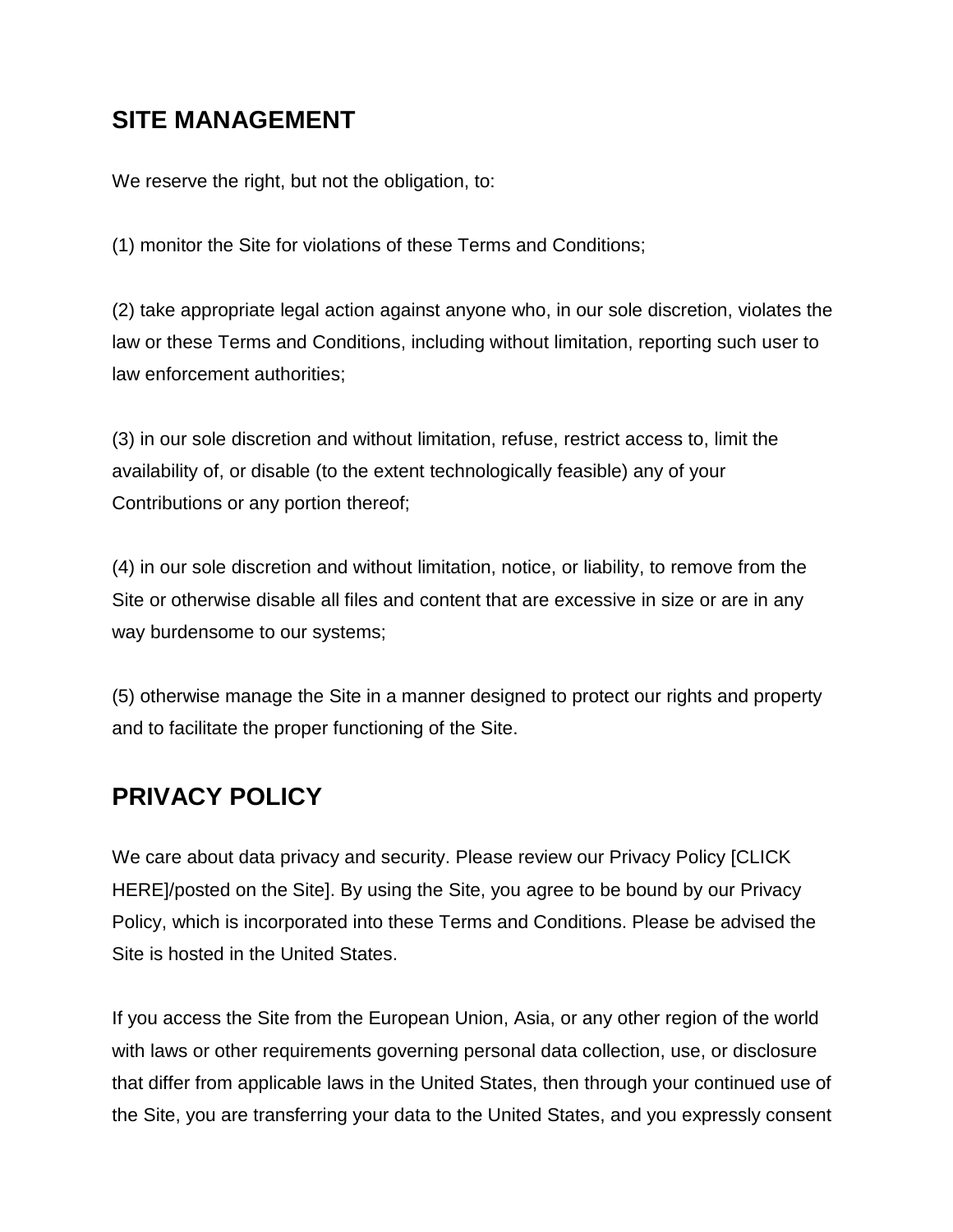to have your data transferred to and processed in the United States.

[Further, we do not knowingly accept, request, or solicit information from children or knowingly market to children. Therefore, in accordance with the U.S. Children's Online Privacy Protection Act, if we receive actual knowledge that anyone under the age of 13 has provided personal information to us without the requisite and verifiable parental consent, we will delete that information from the Site as quickly as is reasonably practical.]

# **DIGITAL MILLENNIUM COPYRIGHT ACT (DMCA) NOTICE AND POLICY**

### **Notifications**

We respect the intellectual property rights of others. If you believe that any material available on or through the Site infringes upon any copyright you own or control, please immediately notify our Designated Copyright Agent using the contact information provided below (a "Notification").

A copy of your Notification will be sent to the person who posted or stored the material addressed in the Notification. Please be advised that pursuant to federal law you may be held liable for damages if you make material misrepresentations in a Notification. Thus, if you are not sure that material located on or linked to by the Site infringes your copyright, you should consider first contacting an attorney.

All Notifications should meet the requirements of DMCA 17 U.S.C. § 512(c)(3) and include the following information:

(1) A physical or electronic signature of a person authorized to act on behalf of the owner of an exclusive right that is allegedly infringed;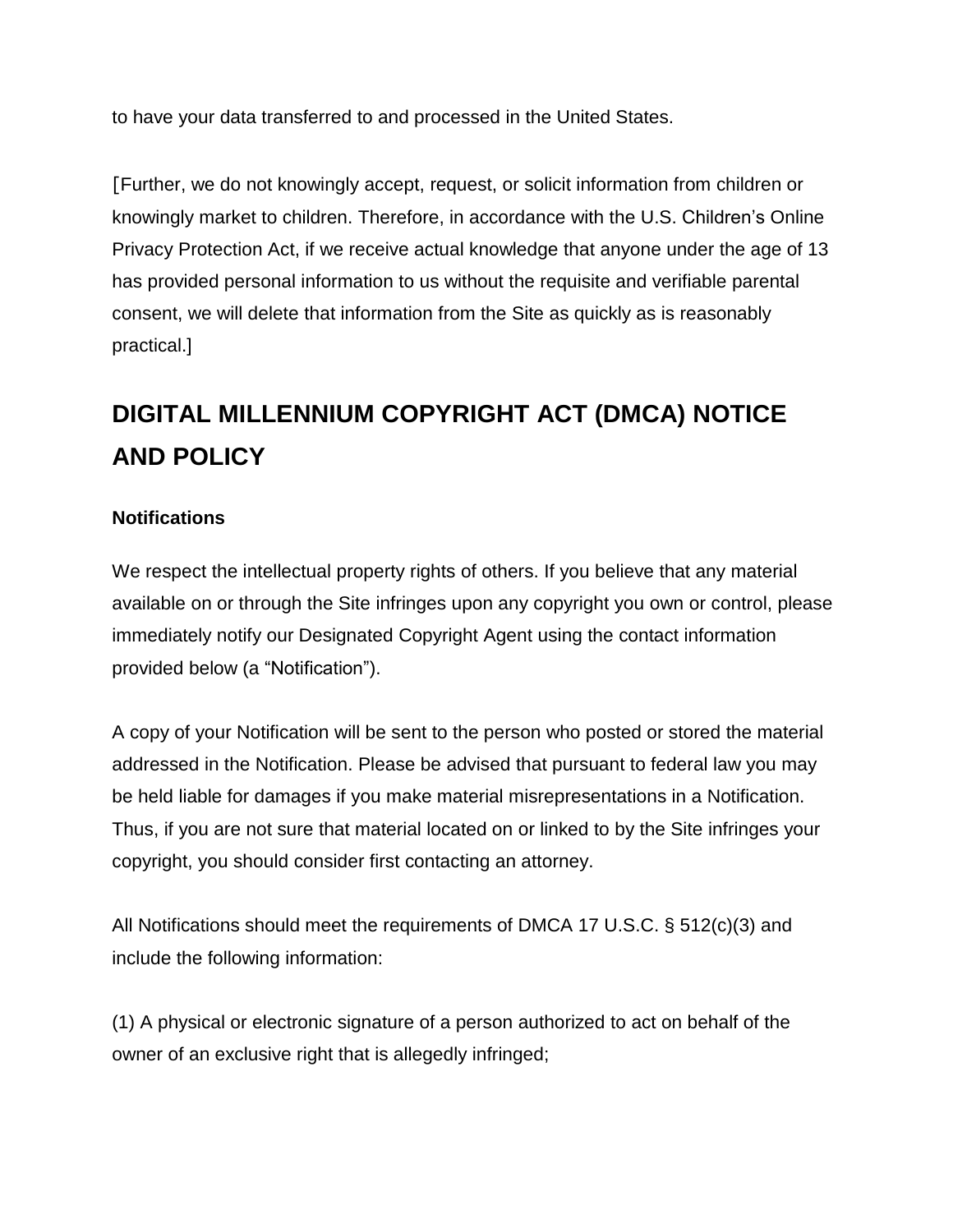(2) identification of the copyrighted work claimed to have been infringed, or, if multiple copyrighted works on the Site are covered by the Notification, a representative list of such works on the Site;

(3) identification of the material that is claimed to be infringing or to be the subject of infringing activity and that is to be removed or access to which is to be disabled, and information reasonably sufficient to permit us to locate the material;

(4) information reasonably sufficient to permit us to contact the complaining party, such as an address, telephone number, and, if available, an email address at which the complaining party may be contacted;

(5) a statement that the complaining party has a good faith belief that use of the material in the manner complained of is not authorized by the copyright owner, its agent, or the law;

(6) a statement that the information in the notification is accurate, and under penalty of perjury, that the complaining party is authorized to act on behalf of the owner of an exclusive right that is allegedly infringed upon.

### **Counter Notification**

If you believe your own copyrighted material has been removed from the Site as a result of a mistake or misidentification, you may submit a written counter notification to [us/our Designated Copyright Agent] using the contact information provided below (a "Counter Notification").

To be an effective Counter Notification under the DMCA, your Counter Notification must include substantially the following:

(1) identification of the material that has been removed or disabled and the location at which the material appeared before it was removed or disabled;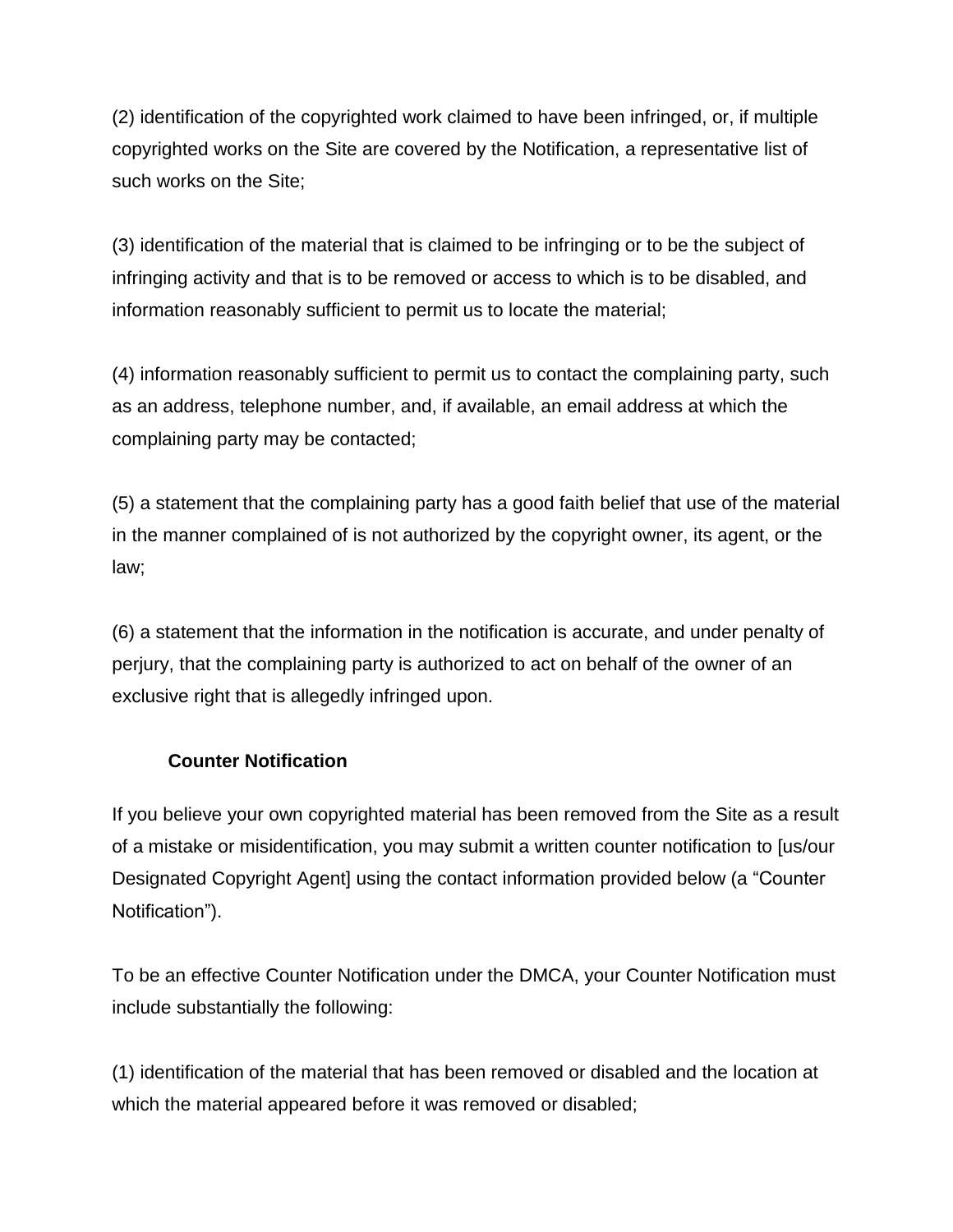(2) a statement that you consent to the jurisdiction of the Federal District Court in which your address is located, or if your address is outside the United States, for any judicial district in which we are located;

(3) a statement that you will accept service of process from the party that filed the Notification or the party's agent;

(4) your name, address, and telephone number;

(5) a statement under penalty of perjury that you have a good faith belief that the material in question was removed or disabled as a result of a mistake or misidentification of the material to be removed or disabled;

(6) your physical or electronic signature.

If you send us a valid, written Counter Notification meeting the requirements described above, we will restore your removed or disabled material, unless we first receive notice from the party filing the Notification informing us that such party has filed a court action to restrain you from engaging in infringing activity related to the material in question.

Please note that if you materially misrepresent that the disabled or removed content was removed by mistake or misidentification, you may be liable for damages, including costs and attorney's fees. Filing a false Counter Notification constitutes perjury.

Designated Copyright Agent [Name] Attn: Copyright Agent [Address] [City, State Zip] [email]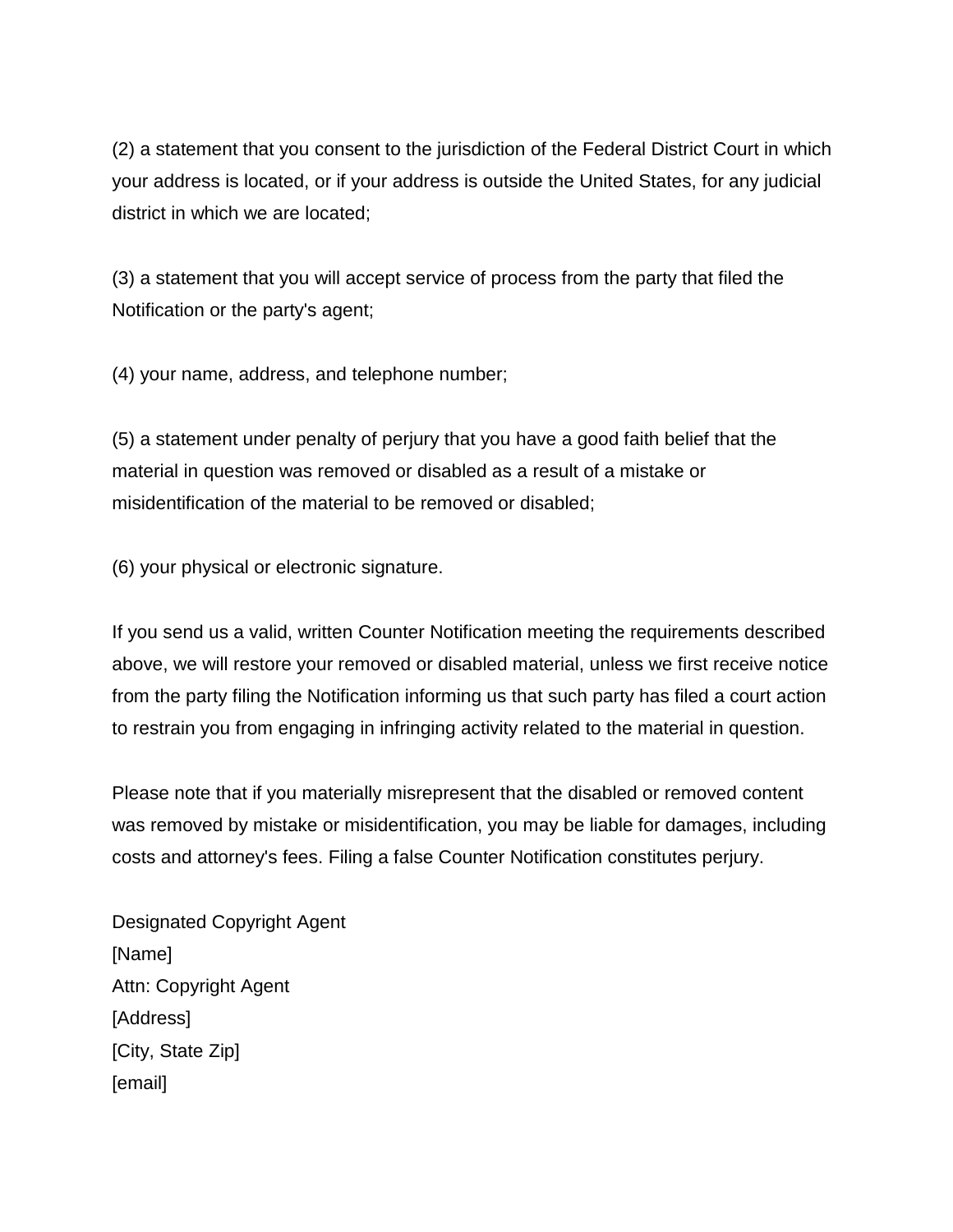# **COPYRIGHT INFRINGEMENTS**

We respect the intellectual property rights of others. If you believe that any material available on or through the Site infringes upon any copyright you own or control, please immediately notify us using the contact information provided below (a "Notification"). A copy of your Notification will be sent to the person who posted or stored the material addressed in the Notification.

Please be advised that pursuant to federal law you may be held liable for damages if you make material misrepresentations in a Notification. Thus, if you are not sure that material located on or linked to by the Site infringes your copyright, you should consider first contacting an attorney.]

# **TERM AND TERMINATION**

These Terms and Conditions shall remain in full force and effect while you use the Site. WITHOUT LIMITING ANY OTHER PROVISION OF THESE TERMS AND CONDITIONS, WE RESERVE THE RIGHT TO, IN OUR SOLE DISCRETION AND WITHOUT NOTICE OR LIABILITY, DENY ACCESS TO AND USE OF THE SITE (INCLUDING BLOCKING CERTAIN IP ADDRESSES), TO ANY PERSON FOR ANY REASON OR FOR NO REASON, INCLUDING WITHOUT LIMITATION FOR BREACH OF ANY REPRESENTATION, WARRANTY, OR COVENANT CONTAINED IN THESE TERMS AND CONDITIONS OR OF ANY APPLICABLE LAW OR REGULATION. WE MAY TERMINATE YOUR USE OR PARTICIPATION IN THE SITE OR DELETE [YOUR ACCOUNT AND] ANY CONTENT OR INFORMATION THAT YOU POSTED AT ANY TIME, WITHOUT WARNING, IN OUR SOLE DISCRETION.

If we terminate or suspend your account for any reason, you are prohibited from registering and creating a new account under your name, a fake or borrowed name, or the name of any third party, even if you may be acting on behalf of the third party.

In addition to terminating or suspending your account, we reserve the right to take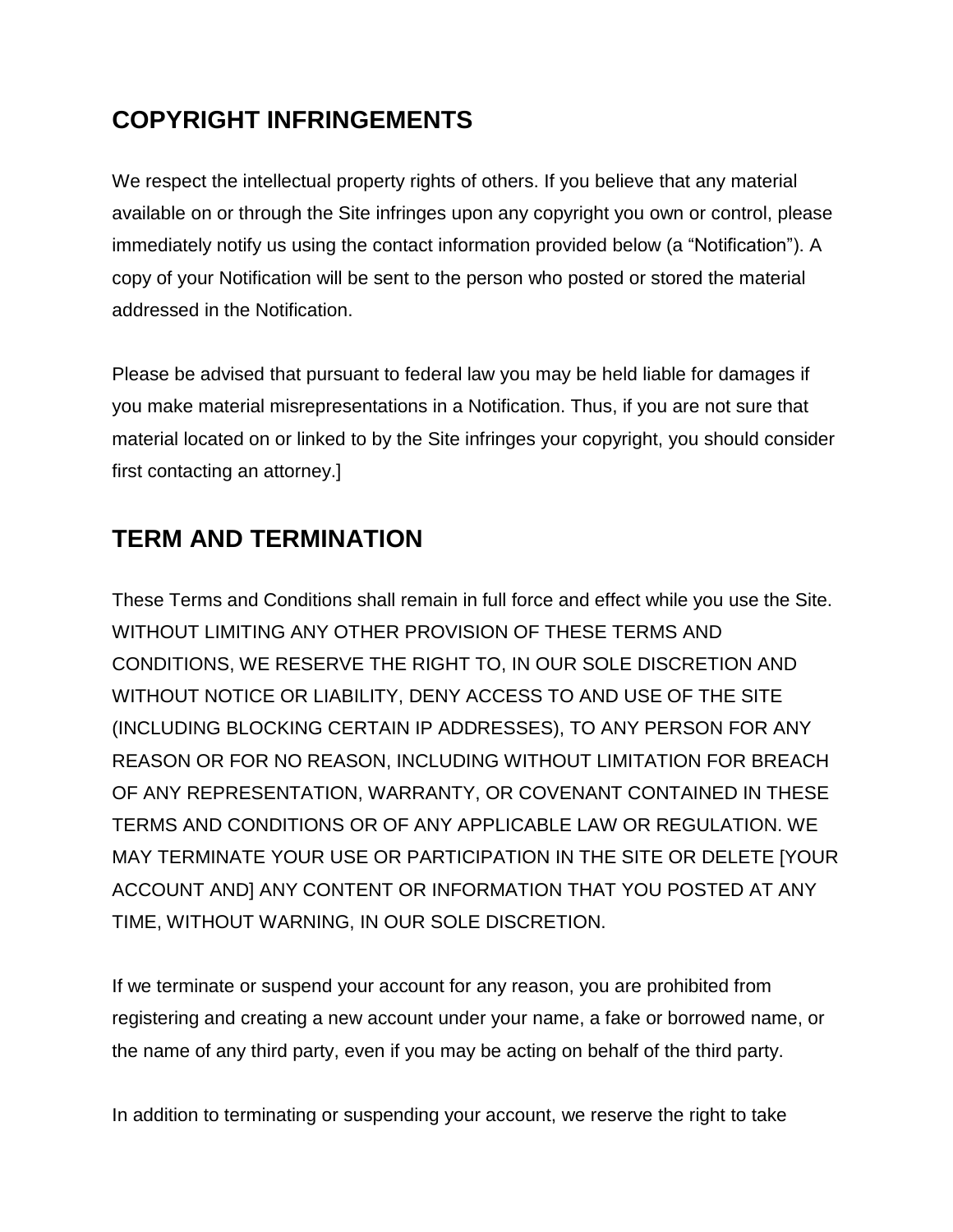appropriate legal action, including without limitation pursuing civil, criminal, and injunctive redress.

# **MODIFICATIONS AND INTERRUPTIONS**

We reserve the right to change, modify, or remove the contents of the Site at any time or for any reason at our sole discretion without notice. However, we have no obligation to update any information on our Site. We also reserve the right to modify or discontinue all or part of the Site without notice at any time.

We will not be liable to you or any third party for any modification, price change, suspension, or discontinuance of the Site.

We cannot guarantee the Site will be available at all times. We may experience hardware, software, or other problems or need to perform maintenance related to the Site, resulting in interruptions, delays, or errors.

We reserve the right to change, revise, update, suspend, discontinue, or otherwise modify the Site at any time or for any reason without notice to you. You agree that we have no liability whatsoever for any loss, damage, or inconvenience caused by your inability to access or use the Site during any downtime or discontinuance of the Site.

Nothing in these Terms and Conditions will be construed to obligate us to maintain and support the Site or to supply any corrections, updates, or releases in connection therewith.

# **GOVERNING LAW**

These Terms and Conditions and your use of the Site are governed by and construed in accordance with the laws of the State of [name of state]applicable to agreements made and to be entirely performed within the State/Commonwealth of [name of state], without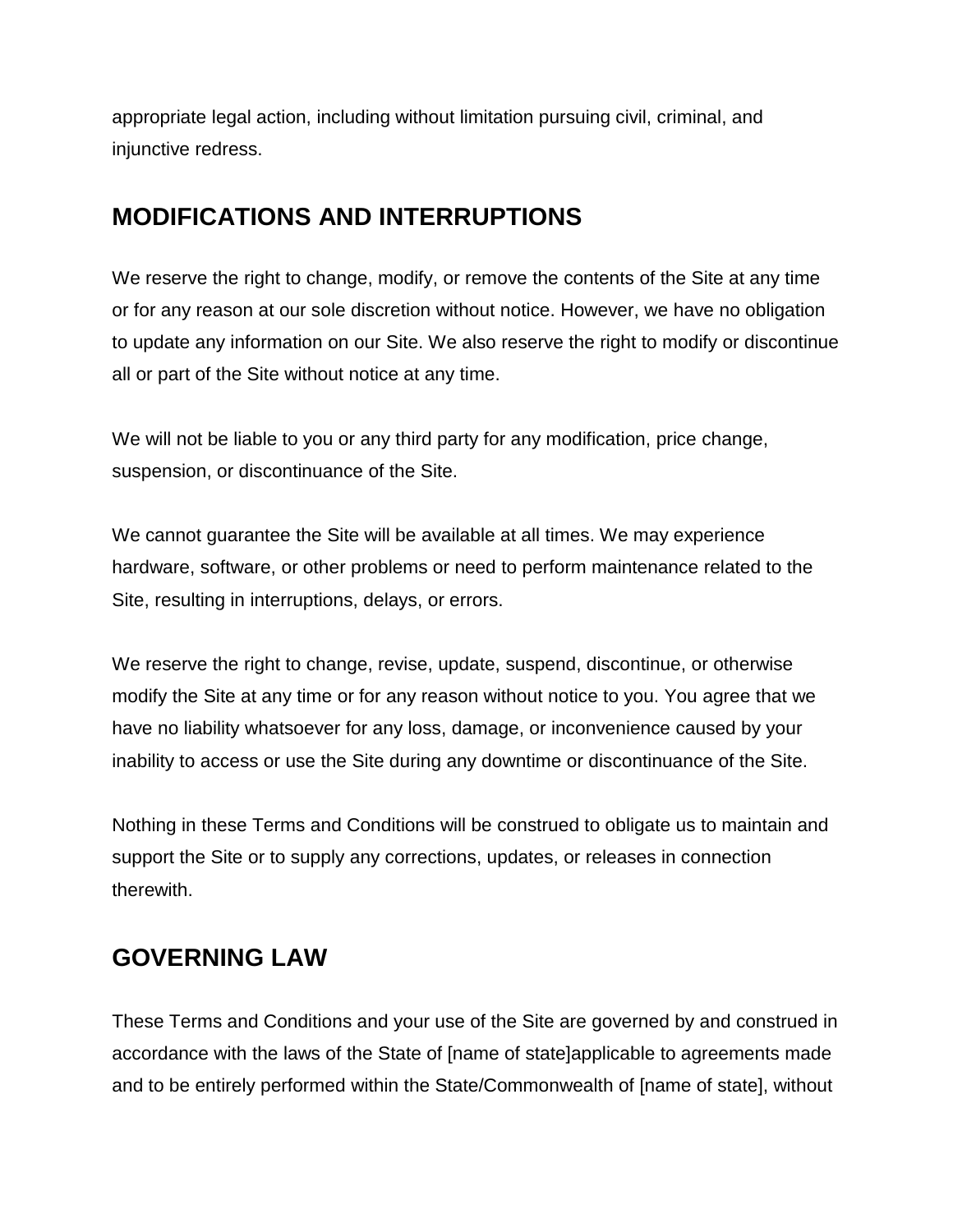regard to its conflict of law principles.

# **DISPUTE RESOLUTION**

**Option 1:** Any legal action of whatever nature brought by either you or us (collectively, the "Parties" and individually, a "Party") shall be commenced or prosecuted in the state and federal courts located in [name of county] County, [name of state], and the Parties hereby consent to, and waive all defenses of lack of personal jurisdiction and forum non conveniens with respect to venue and jurisdiction in such state and federal courts.

Application of the United Nations Convention on Contracts for the International Sale of Goods and the Uniform Computer Information Transaction Act (UCITA) are excluded from these Terms and Conditions. In no event shall any claim, action, or proceeding brought by either Party related in any way to the Site be commenced more than \_\_\_\_\_\_ years after the cause of action arose.

### **Option 2: Informal Negotiations**

To expedite resolution and control the cost of any dispute, controversy, or claim related to these Terms and Conditions (each a "Dispute" and collectively, the "Disputes") brought by either you or us (individually, a "Party" and collectively, the "Parties"), the Parties agree to first attempt to negotiate any Dispute (except those Disputes expressly provided below) informally for at least **\_\_\_\_\_\_** days before initiating arbitration. Such informal negotiations commence upon written notice from one Party to the other Party.

### **Binding Arbitration**

If the Parties are unable to resolve a Dispute through informal negotiations, the Dispute (except those Disputes expressly excluded below) will be finally and exclusively resolved by binding arbitration. YOU UNDERSTAND THAT WITHOUT THIS PROVISION, YOU WOULD HAVE THE RIGHT TO SUE IN COURT AND HAVE A JURY TRIAL.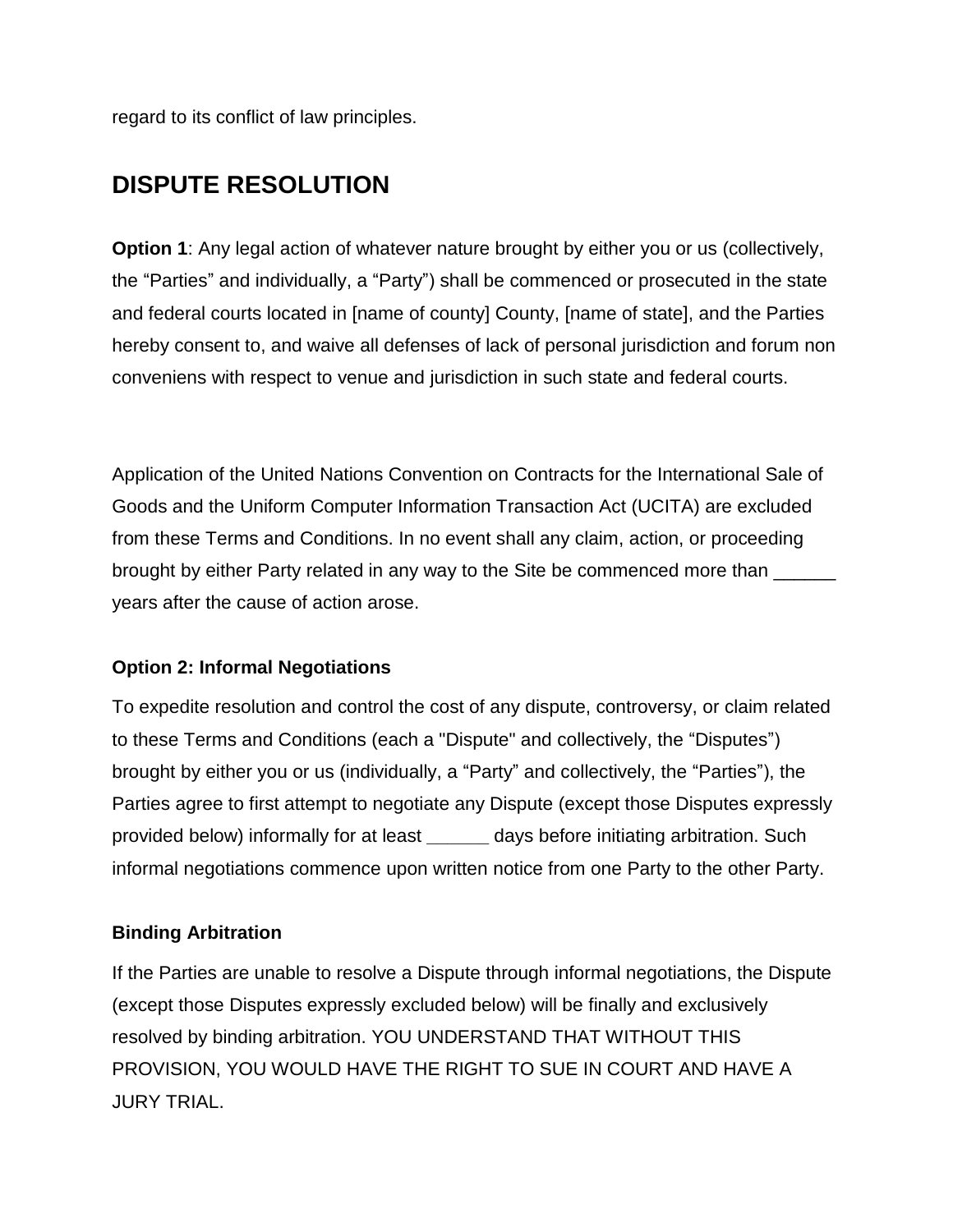The arbitration shall be commenced and conducted under the Commercial Arbitration Rules of the American Arbitration Association ("AAA") and, where appropriate, the AAA's Supplementary Procedures for Consumer Related Disputes ("AAA Consumer Rules"), both of which are available at the AAA website [www.adr.org.](http://www.adr.org/)

Your arbitration fees and your share of arbitrator compensation shall be governed by the AAA Consumer Rules and, where appropriate, limited by the AAA Consumer Rules. [If such costs are determined to by the arbitrator to be excessive, we will pay all arbitration fees and expenses.]

The arbitration may be conducted in person, through the submission of documents, by phone, or online. The arbitrator will make a decision in writing, but need not provide a statement of reasons unless requested by either Party.

The arbitrator must follow applicable law, and any award may be challenged if the arbitrator fails to do so. Except where otherwise required by the applicable AAA rules or applicable law, the arbitration will take place in [name of county] County, [name of state].

Except as otherwise provided herein, the Parties may litigate in court to compel arbitration, stay proceedings pending arbitration, or to confirm, modify, vacate, or enter judgment on the award entered by the arbitrator.

If for any reason, a Dispute proceeds in court rather than arbitration, the Dispute shall be commenced or prosecuted in the state and federal courts located in [name of county] County, [name of state], and the Parties hereby consent to, and waive all defenses of lack of personal jurisdiction, and forum non conveniens with respect to venue and jurisdiction in such state and federal courts.

Application of the United Nations Convention on Contracts for the International Sale of Goods and the the Uniform Computer Information Transaction Act (UCITA) are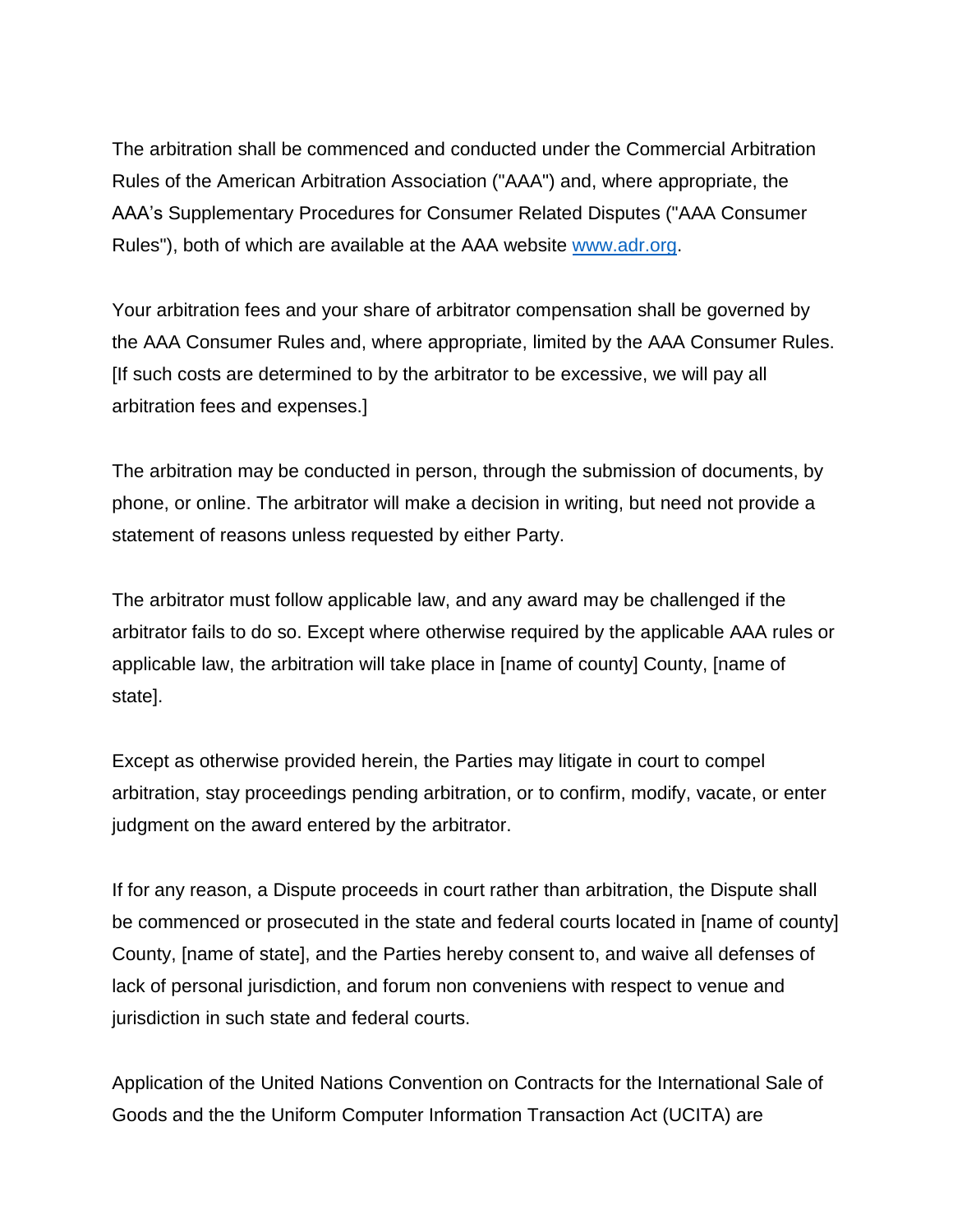excluded from these Terms and Conditions.

In no event shall any Dispute brought by either Party related in any way to the Site be commenced more than \_\_\_\_\_ years after the cause of action arose. If this provision is found to be illegal or unenforceable, then neither Party will elect to arbitrate any Dispute falling within that portion of this provision found to be illegal or unenforceable and such Dispute shall be decided by a court of competent jurisdiction within the courts listed for jurisdiction above, and the Parties agree to submit to the personal jurisdiction of that court.

### **Option 3: Binding Arbitration**

To expedite resolution and control the cost of any dispute, controversy or claim related to these Terms and Conditions (each a "Dispute" and collectively, "Disputes"), any Dispute brought by either you or us (individually, a "Party" and collectively, the "Parties") shall be finally and exclusively resolved by binding arbitration.

YOU UNDERSTAND THAT WITHOUT THIS PROVISION, YOU WOULD HAVE THE RIGHT TO SUE IN COURT AND HAVE A JURY TRIAL. The arbitration shall be commenced and conducted under the Commercial Arbitration Rules of the American Arbitration Association ("AAA") and, where appropriate, the AAA's Supplementary Procedures for Consumer Related Disputes ("AAA Consumer Rules"), both of which are available at the AAA website [www.adr.org.](http://www.adr.org/)

Your arbitration fees and your share of arbitrator compensation shall be governed by the AAA Consumer Rules and, where appropriate, limited by the AAA Consumer Rules. [If such costs are determined to by the arbitrator to be excessive, we will pay all arbitration fees and expenses.]

The arbitration may be conducted in person, through the submission of documents, by phone, or online. The arbitrator will make a decision in writing, but need not provide a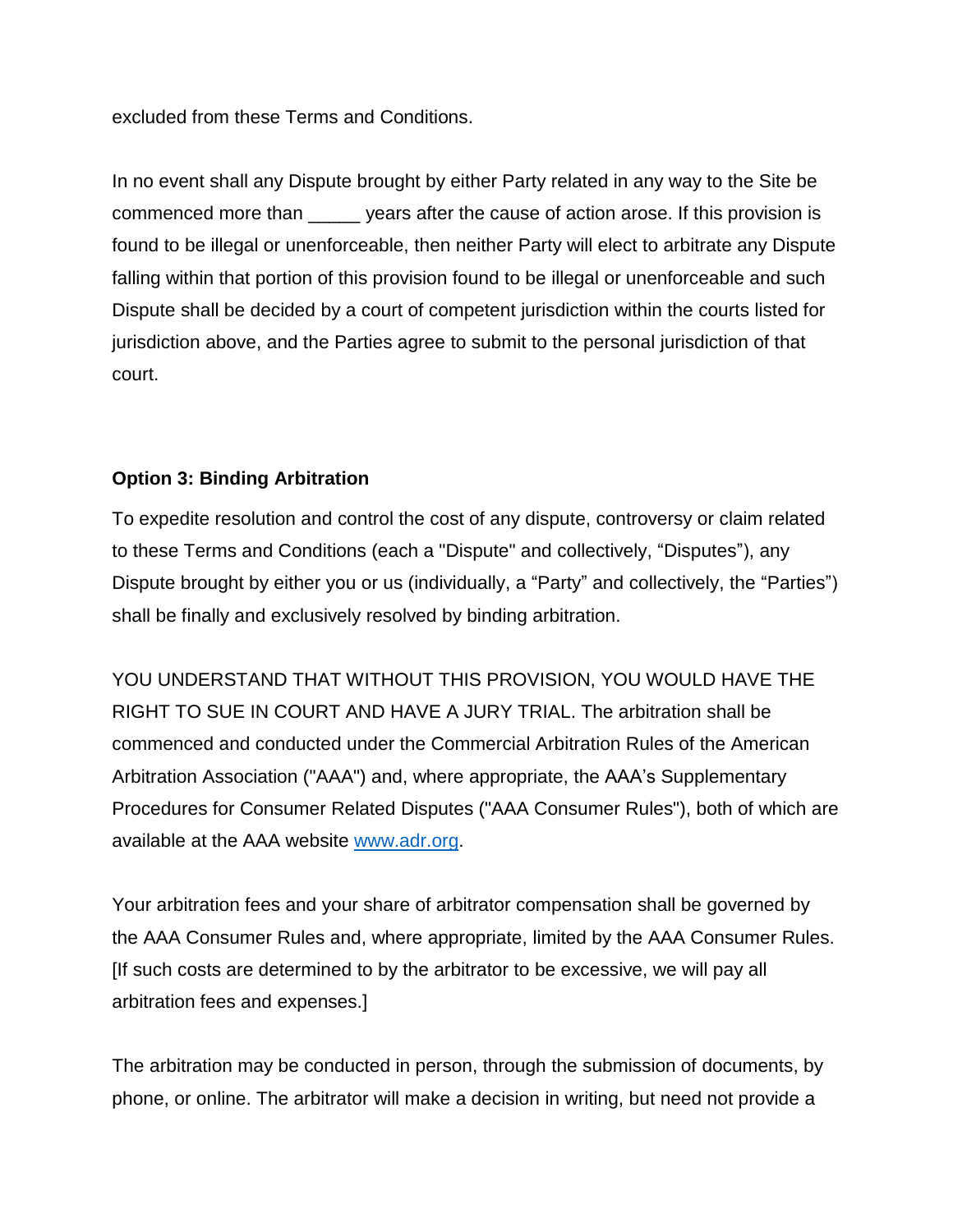statement of reasons unless requested by either Party. The arbitrator must follow applicable law, and any award may be challenged if the arbitrator fails to do so.

Except where otherwise required by the applicable AAA rules or applicable law, the arbitration will take place in [name of county] County, [name of state]. Except as otherwise provided herein, the Parties may litigate in court to compel arbitration, stay proceedings pending arbitration, or to confirm, modify, vacate, or enter judgment on the award entered by the arbitrator.

If for any reason, a Dispute proceeds in court rather than arbitration, the Dispute shall be commenced or prosecuted in the state and federal courts located in [name of county] County, [name of state], and the Parties hereby consent to, and waive all defenses of lack of, personal jurisdiction, and forum non conveniens with respect to venue and jurisdiction in such state and federal courts.

Application of the United Nations Convention on Contracts for the International Sale of Goods and the Uniform Computer Information Transaction Act (UCITA) are excluded from these Terms and Conditions. In no event shall any Dispute brought by either Party related in any way to the Site or Services be commenced more than \_\_\_\_\_\_ years after the cause of action arose.

If this provision is found to be illegal or unenforceable, then neither Party will elect to arbitrate any Dispute falling within that portion of this provision found to be illegal or unenforceable and such Dispute shall be decided by a court of competent jurisdiction within the courts listed for jurisdiction above, and the Parties agree to submit to the personal jurisdiction of that court.

#### **Option 2/Option 3: Restrictions**

The Parties agree that any arbitration shall be limited to the Dispute between the Parties individually. To the full extent permitted by law, (a) no arbitration shall be joined with any other proceeding; (b) there is no right or authority for any Dispute to be arbitrated on a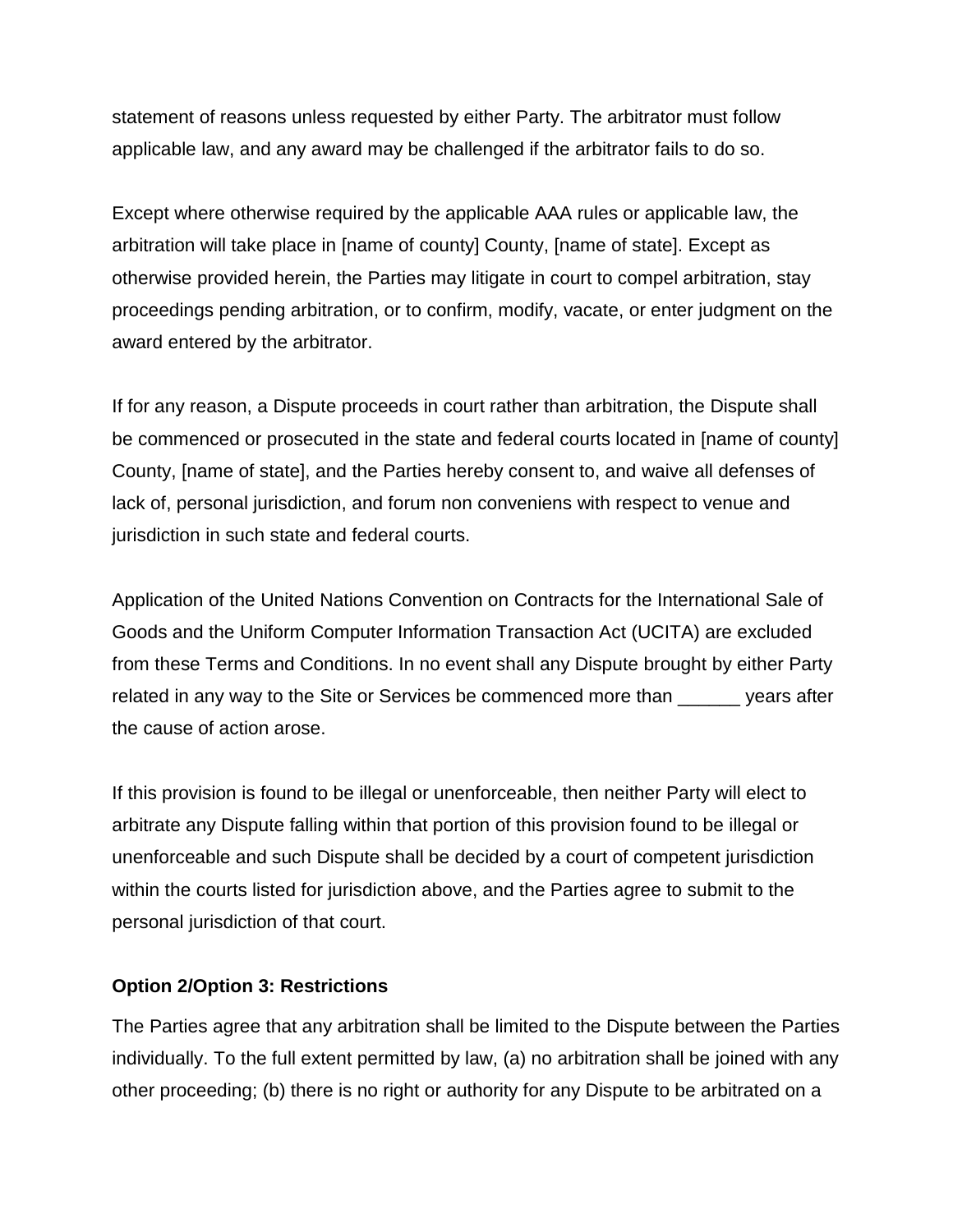class-action basis or to utilize class action procedures; and (c) there is no right or authority for any Dispute to be brought in a purported representative capacity on behalf of the general public or any other persons.

### **Option 2/Option 3: Exceptions to [Informal Negotiations and] Arbitration**

The Parties agree that the following Disputes are not subject to the above provisions concerning [informal negotiations and] binding arbitration: (a) any Disputes seeking to enforce or protect, or concerning the validity of, any of the intellectual property rights of a Party; (b) any Dispute related to, or arising from, allegations of theft, piracy, invasion of privacy, or unauthorized use; and (c) any claim for injunctive relief.

If this provision is found to be illegal or unenforceable, then neither Party will elect to arbitrate any Dispute falling within that portion of this provision found to be illegal or unenforceable and such Dispute shall be decided by a court of competent jurisdiction within the courts listed for jurisdiction above, and the Parties agree to submit to the personal jurisdiction of that court.

# **CORRECTIONS**

There may be information on the Site that contains typographical errors, inaccuracies, or omissions that may relate to the Site, including descriptions, pricing, availability, and various other information. We reserve the right to correct any errors, inaccuracies, or omissions and to change or update the information on the Site at any time, without prior notice.

# **DISCLAIMER**

THE SITE IS PROVIDED ON AN AS-IS AND AS-AVAILABLE BASIS. YOU AGREE THAT YOUR USE OF THE SITE AND OUR SERVICES WILL BE AT YOUR SOLE RISK. TO THE FULLEST EXTENT PERMITTED BY LAW, WE DISCLAIM ALL WARRANTIES, EXPRESS OR IMPLIED, IN CONNECTION WITH THE SITE AND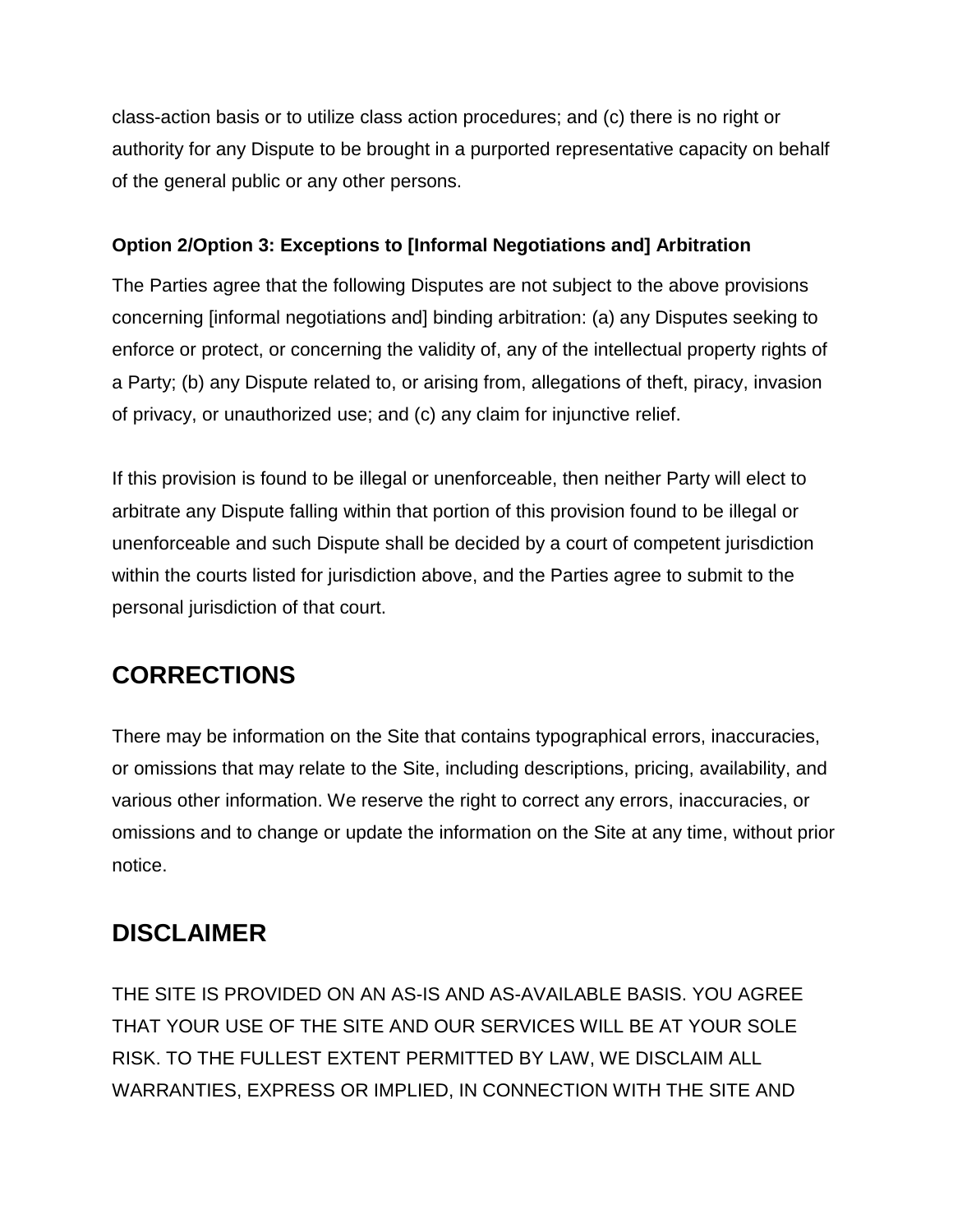YOUR USE THEREOF, INCLUDING, WITHOUT LIMITATION, THE IMPLIED WARRANTIES OF MERCHANTABILITY, FITNESS FOR A PARTICULAR PURPOSE, AND NON-INFRINGEMENT. WE MAKE NO WARRANTIES OR REPRESENTATIONS ABOUT THE ACCURACY OR COMPLETENESS OF THE SITE'S CONTENT OR THE CONTENT OF ANY WEBSITES LINKED TO THE SITE AND WE WILL ASSUME NO LIABILITY OR RESPONSIBILITY FOR ANY (1) ERRORS, MISTAKES, OR INACCURACIES OF CONTENT AND MATERIALS, (2) PERSONAL INJURY OR PROPERTY DAMAGE, OF ANY NATURE WHATSOEVER, RESULTING FROM YOUR ACCESS TO AND USE OF THE SITE, (3) ANY UNAUTHORIZED ACCESS TO OR USE OF OUR SECURE SERVERS AND/OR ANY AND ALL PERSONAL INFORMATION AND/OR FINANCIAL INFORMATION STORED THEREIN, (4) ANY INTERRUPTION OR CESSATION OF TRANSMISSION TO OR FROM THE SITE, (5) ANY BUGS, VIRUSES, TROJAN HORSES, OR THE LIKE WHICH MAY BE TRANSMITTED TO OR THROUGH THE SITE BY ANY THIRD PARTY, AND/OR (6) ANY ERRORS OR OMISSIONS IN ANY CONTENT AND MATERIALS OR FOR ANY LOSS OR DAMAGE OF ANY KIND INCURRED AS A RESULT OF THE USE OF ANY CONTENT POSTED, TRANSMITTED, OR OTHERWISE MADE AVAILABLE VIA THE SITE. WE DO NOT WARRANT, ENDORSE, GUARANTEE, OR ASSUME RESPONSIBILITY FOR ANY PRODUCT OR SERVICE ADVERTISED OR OFFERED BY A THIRD PARTY THROUGH THE SITE, ANY HYPERLINKED WEBSITE, OR ANY WEBSITE OR MOBILE APPLICATION FEATURED IN ANY BANNER OR OTHER ADVERTISING, AND WE WILL NOT BE A PARTY TO OR IN ANY WAY BE RESPONSIBLE FOR MONITORING ANY TRANSACTION BETWEEN YOU AND ANY THIRD-PARTY PROVIDERS OF PRODUCTS OR SERVICES.

AS WITH THE PURCHASE OF A PRODUCT OR SERVICE THROUGH ANY MEDIUM OR IN ANY ENVIRONMENT, YOU SHOULD USE YOUR BEST JUDGMENT AND EXERCISE CAUTION WHERE APPROPRIATE.

# **LIMITATIONS OF LIABILITY**

IN NO EVENT WILL WE OR OUR DIRECTORS, EMPLOYEES, OR AGENTS BE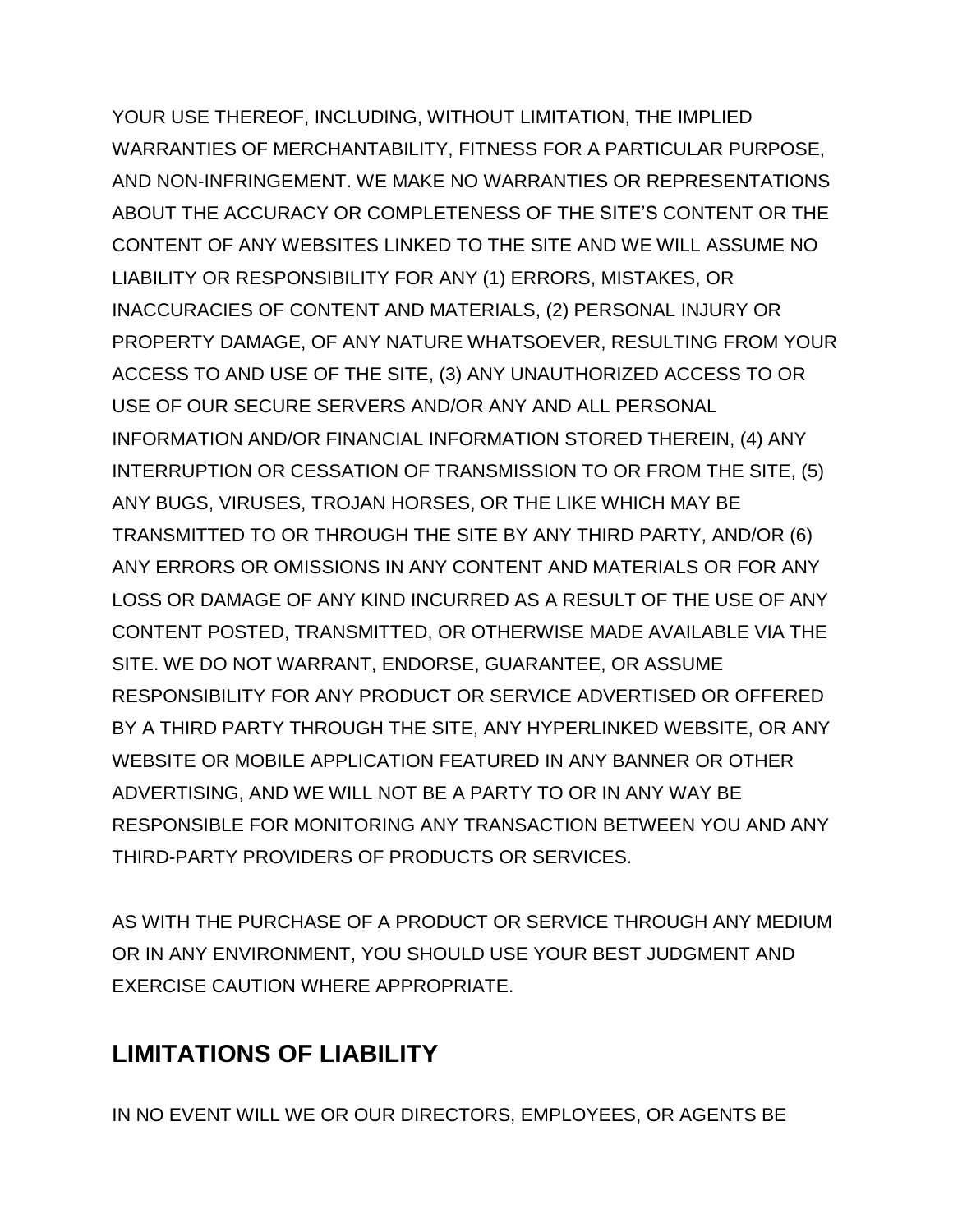LIABLE TO YOU OR ANY THIRD PARTY FOR ANY DIRECT, INDIRECT, CONSEQUENTIAL, EXEMPLARY, INCIDENTAL, SPECIAL, OR PUNITIVE DAMAGES, INCLUDING LOST PROFIT, LOST REVENUE, LOSS OF DATA, OR OTHER DAMAGES ARISING FROM YOUR USE OF THE SITE, EVEN IF WE HAVE BEEN ADVISED OF THE POSSIBILITY OF SUCH DAMAGES.

[NOTWITHSTANDING ANYTHING TO THE CONTRARY CONTAINED HEREIN, OUR LIABILITY TO YOU FOR ANY CAUSE WHATSOEVER AND REGARDLESS OF THE FORM OF THE ACTION, WILL AT ALL TIMES BE LIMITED TO [THE LESSER OF] [THE AMOUNT PAID, IF ANY, BY YOU TO US DURING THE [\_\_\_\_\_\_\_\_\_] MONTH PERIOD PRIOR TO ANY CAUSE OF ACTION ARISING [OR] [\$\_\_\_\_\_\_\_\_\_]. CERTAIN STATE LAWS DO NOT ALLOW LIMITATIONS ON IMPLIED WARRANTIES OR THE EXCLUSION OR LIMITATION OF CERTAIN DAMAGES.

IF THESE LAWS APPLY TO YOU, SOME OR ALL OF THE ABOVE DISCLAIMERS OR LIMITATIONS MAY NOT APPLY TO YOU, AND YOU MAY HAVE ADDITIONAL RIGHTS.]

# **INDEMNIFICATION**

You agree to defend, indemnify, and hold us harmless, including our subsidiaries, affiliates, and all of our respective officers, agents, partners, and employees, from and against any loss, damage, liability, claim, or demand, including reasonable attorneys' fees and expenses, made by any third party due to or arising out of: (1) [your Contributions]; (2) use of the Site; (3) breach of these Terms and Conditions; (4) any breach of your representations and warranties set forth in these Terms and Conditions; (5) your violation of the rights of a third party, including but not limited to intellectual property rights; or (6) any overt harmful act toward any other user of the Site with whom you connected via the Site.

Notwithstanding the foregoing, we reserve the right, at your expense, to assume the exclusive defense and control of any matter for which you are required to indemnify us,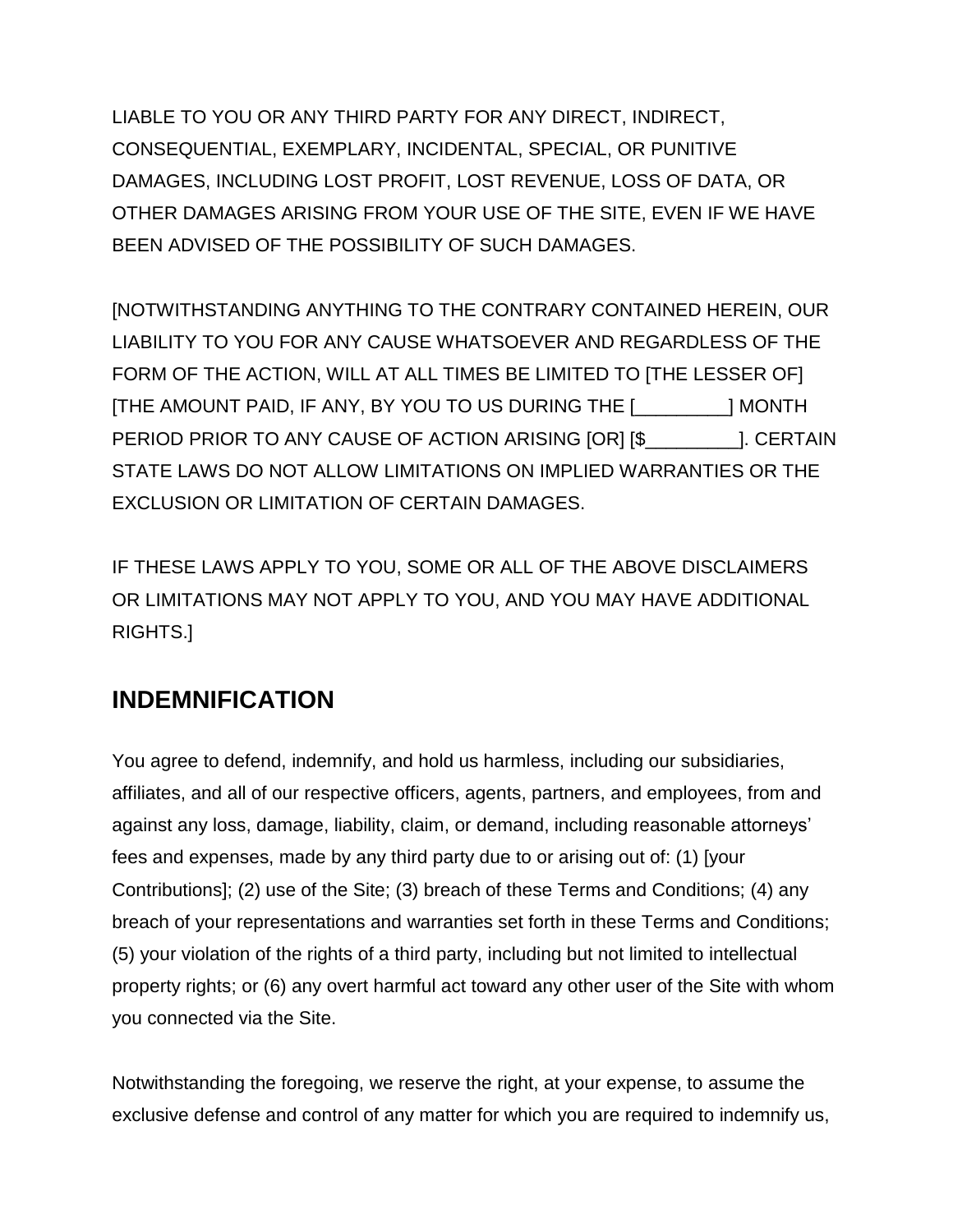and you agree to cooperate, at your expense, with our defense of such claims. We will use reasonable efforts to notify you of any such claim, action, or proceeding which is subject to this indemnification upon becoming aware of it.

# **USER DATA**

We will maintain certain data that you transmit to the Site for the purpose of managing the Site, as well as data relating to your use of the Site. Although we perform regular routine backups of data, you are solely responsible for all data that you transmit or that relates to any activity you have undertaken using the Site.

You agree that we shall have no liability to you for any loss or corruption of any such data, and you hereby waive any right of action against us arising from any such loss or corruption of such data.

# **ELECTRONIC COMMUNICATIONS, TRANSACTIONS, AND SIGNATURES**

Visiting the Site, sending us emails, and completing online forms constitute electronic communications. You consent to receive electronic communications, and you agree that all agreements, notices, disclosures, and other communications we provide to you electronically, via email and on the Site, satisfy any legal requirement that such communication be in writing.

YOU HEREBY AGREE TO THE USE OF ELECTRONIC SIGNATURES, CONTRACTS, ORDERS, AND OTHER RECORDS, AND TO ELECTRONIC DELIVERY OF NOTICES, POLICIES, AND RECORDS OF TRANSACTIONS INITIATED OR COMPLETED BY US OR VIA THE SITE.

You hereby waive any rights or requirements under any statutes, regulations, rules, ordinances, or other laws in any jurisdiction which require an original signature or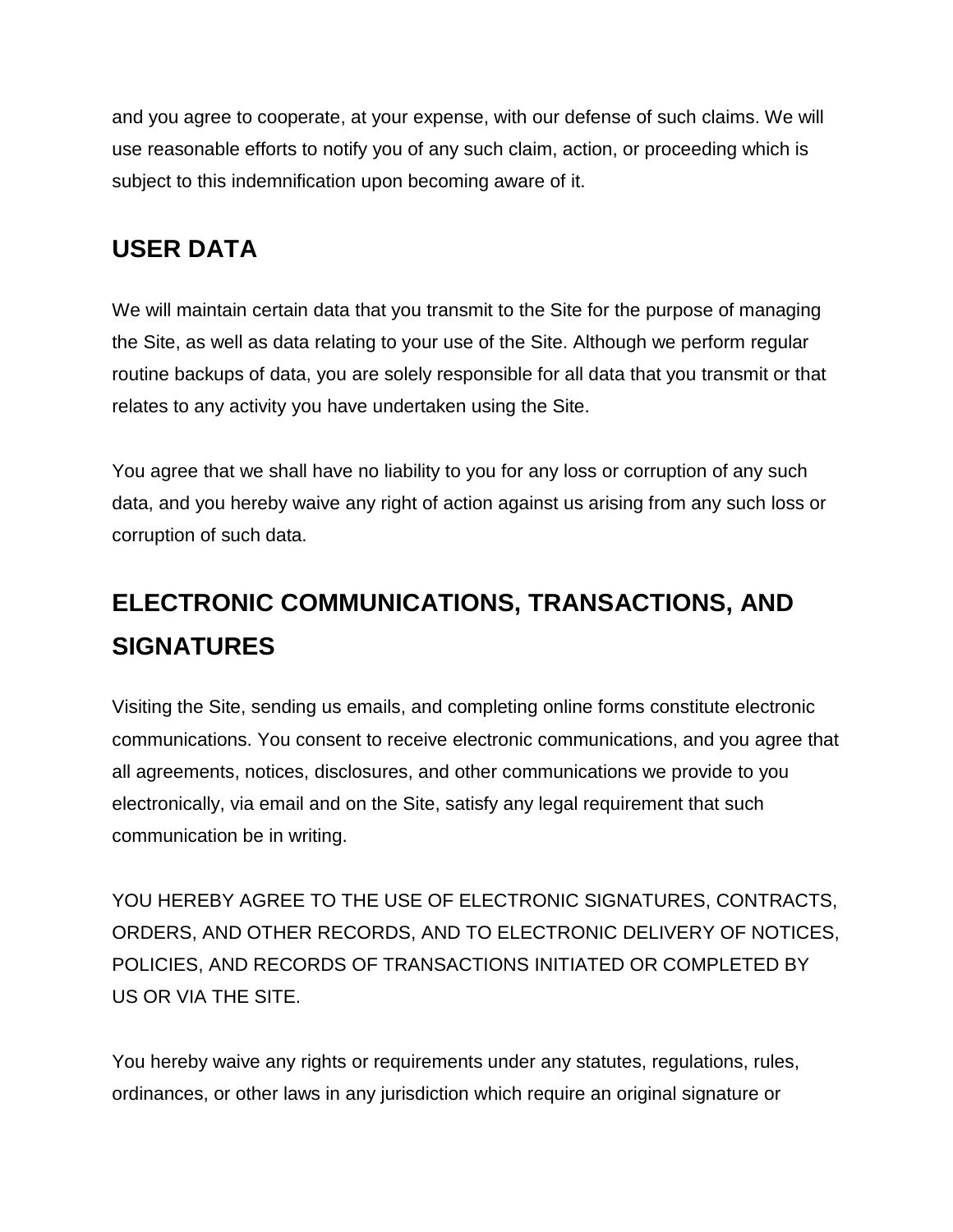delivery or retention of non-electronic records, or to payments or the granting of credits by any means other than electronic means.

# **CALIFORNIA USERS AND RESIDENTS**

If any complaint with us is not satisfactorily resolved, you can contact the Complaint Assistance Unit of the Division of Consumer Services of the California Department of Consumer Affairs in writing at 1625 North Market Blvd., Suite N 112, Sacramento, California 95834 or by telephone at (800) 952-5210 or (916) 445-1254.

# **MISCELLANEOUS**

These Terms and Conditions and any policies or operating rules posted by us on the Site constitute the entire agreement and understanding between you and us. Our failure to exercise or enforce any right or provision of these Terms and Conditions shall not operate as a waiver of such right or provision.

These Terms and Conditions operate to the fullest extent permissible by law. We may assign any or all of our rights and obligations to others at any time. We shall not be responsible or liable for any loss, damage, delay, or failure to act caused by any cause beyond our reasonable control.

If any provision or part of a provision of these Terms and Conditions is determined to be unlawful, void, or unenforceable, that provision or part of the provision is deemed severable from these Terms and Conditions and does not affect the validity and enforceability of any remaining provisions.

There is no joint venture, partnership, employment or agency relationship created between you and us as a result of these Terms and Conditions or use of the Site. You agree that these Terms and Conditions will not be construed against us by virtue of